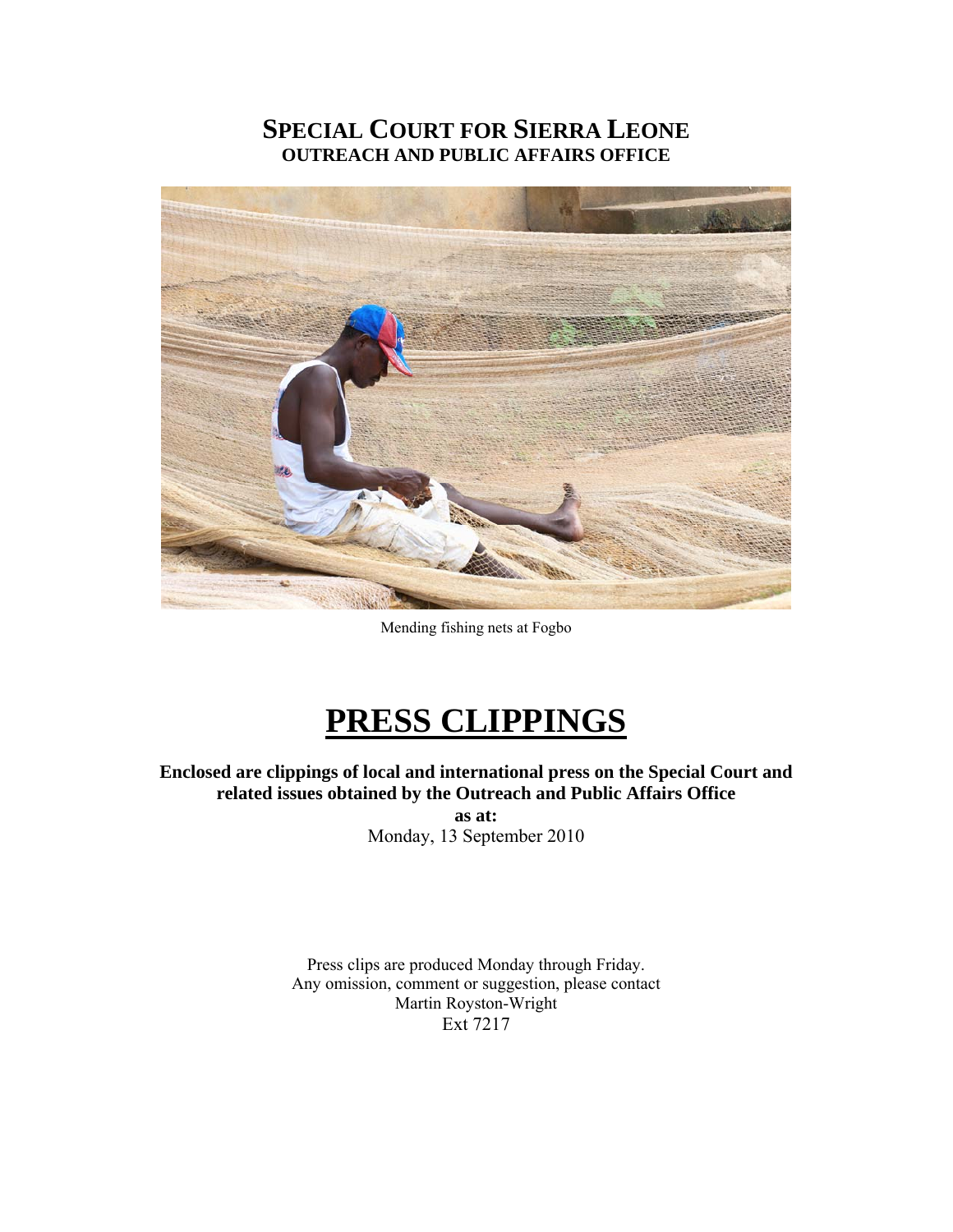| <b>International News</b>                                                       |              |
|---------------------------------------------------------------------------------|--------------|
| Could Be the Final Witness In the Charles Taylor Trial / Charlestaylortrial.org | Pages 3-7    |
| Liberia Still Faces Security Challenges---UNMIL Boss / Star Radio               | Page 8       |
| UNMIL Public Information Office Media Summary / UNMIL                           | Pages $9-16$ |
| Cash-Strapped Khmer Rouge Tribunal Appeals for More Funds / Bangkok Post        | Page 17      |
| Carla Del Ponte Investigated Over Illegal Evidence / Guardian                   | Pages 18-19  |
| Caribbean Court of Justice: A Model for International Courts? / Guardian        | Pages 20-21  |
| Uncovering International Judges / Foreign Policy                                | Page 22      |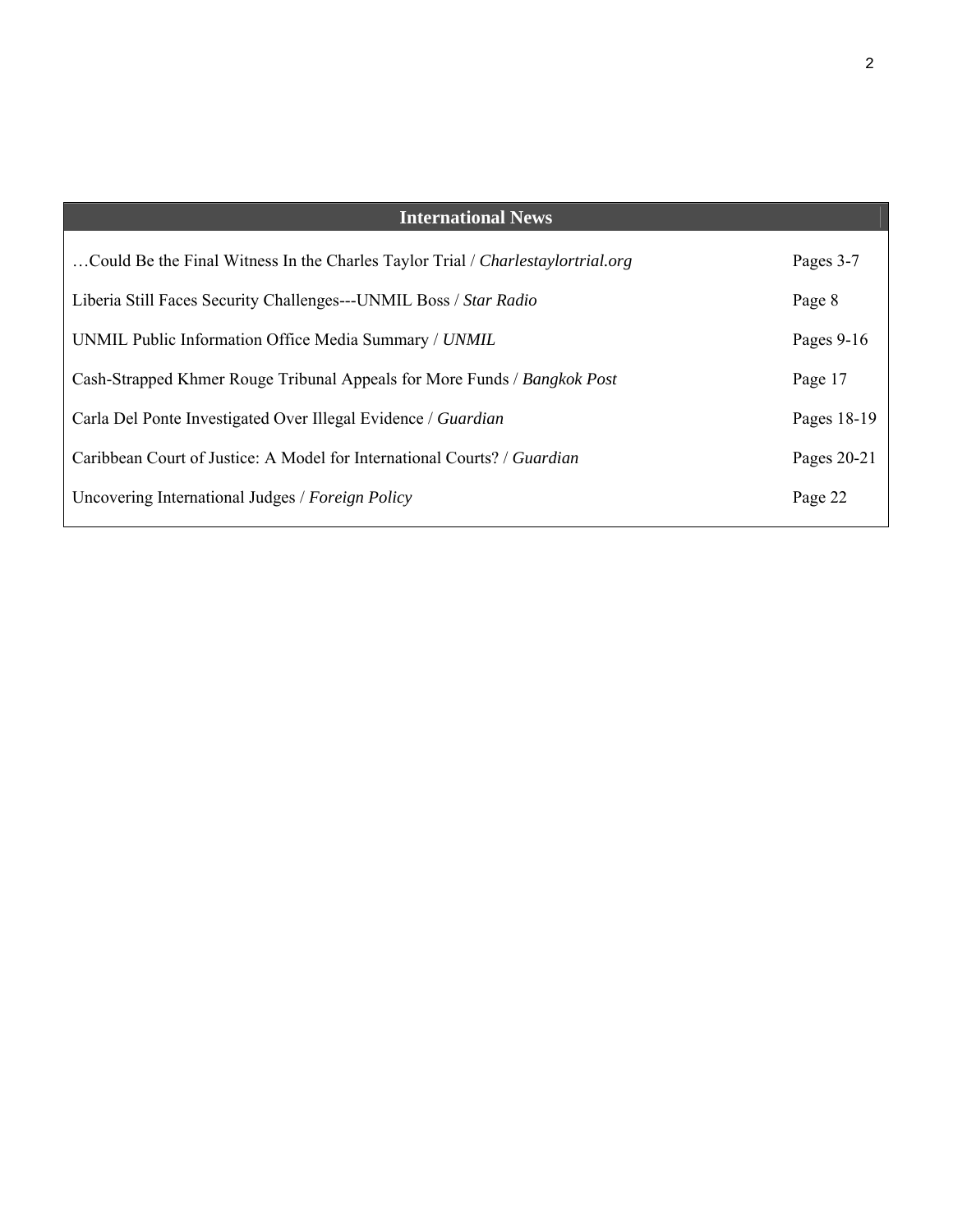### Charlestaylortrial.org Saturday, 11 September 2010

Weekly Summary

### **DCT-008 Concludes His Testimony and Could Be the Final Witness In the Charles Taylor Trial**

By Alpha Sesay

The defense witness who concluded his testimony this week could be the final witness to give oral evidence in the Charles Taylor trial, defense lawyers for the former Liberian president indicated on Wednesday as the witness concluded his evidence.

DCT-008, a Liberian national who served as a radio operator in the Special Security Services (SSS) unit of Mr. Taylor's government in Liberia, is the 114th witness who has testified in Mr. Taylor's trial in The Hague. Of those witnesses, 94 testified for the prosecution while the remaining 20 testified for Mr. Taylor.

Earlier in the week, defense lawyers indicated that DCT-008 might be the final witness to give oral testimony as a defense witness for Mr. Taylor. As the witness concluded his testimony on Wednesday, the judges asked defense lawyers whether they had anything to say about the conclusion of their case. Defense counsel for Mr. Taylor, Terry Munyard, addressed the court and told the judges that the defense wants the court to have a status conference on Monday, September 13. Before the status conference, the team will meet with Mr. Taylor and get instructions from him on the way forward, he said.

He concluded, "At the moment, we are not anticipating calling any further live evidence, should that change, we will let the parties know."

DCT-008′s testimony focused mainly on radio communications that took place between Revolutionary United Front (RUF) rebels in Sierra Leone and members of Mr. Taylor's security apparatus in Liberia. Prosecutors have alleged that these radio communications took place with Mr. Taylor's involvement and approval, and through these radio communications, RUF rebels updated Mr. Taylor on their activities and the former Liberian president gave the Sierra Leonean rebels instructions and facilitated arms transfers for use in Sierra Leone's bloody conflict. Mr. Taylor has denied these allegations, telling the Special Court for Sierra Leone judges in The Hague that members of his security forces could have had close relationships with Sierra Leonean rebels and that through such relationships, arms and ammunition could have been traded between Liberia and Sierra Leone without his knowledge.

In DCT-008′s testimony, he has said the radio communications and the diamond and arms trade that took place between Liberia and Sierra Leone were based solely on the friendship that existed between RUF commander Sam Bockarie and SSS Director Benjamin Yeaten. The witness also denied certain allegations that have been made by prosecutors, including that the National Patriotic Front of Liberia (NPFL) used children for combat purposes during the Liberian conflict under a unit called the Small Boys Unit (SBU).

Prosecutors allege that the SBU comprised of children, who were forcefully conscripted and used for combat purposes by Mr. Taylor's rebel forces in Liberia. These children did not only fight in frontlines, but were also used to man NPFL checkpoints and served as bodyguards to NPFL rebel commanders, prosecutors say. It is also alleged that this practice was replicated by RUF rebels in Sierra Leone, who Mr. Taylor is alleged to have controlled and supported.

In his testimony as a defense witness for Mr. Taylor, DCT-008 told the court that the NPFL did not use children in combat or to man checkpoints. According to the witness, commanders only lived with their younger brothers, who helped them perform domestic chores, and these were the ones called SBUs. They neither took part in combat, nor were they made to man checkpoints or to serve as bodyguards to rebel commanders, the witness said.

On Monday, during the cross-examination of the witness, Chief Prosecutor Brenda Hollis challenged the witness on the NPFL's use of SBUs.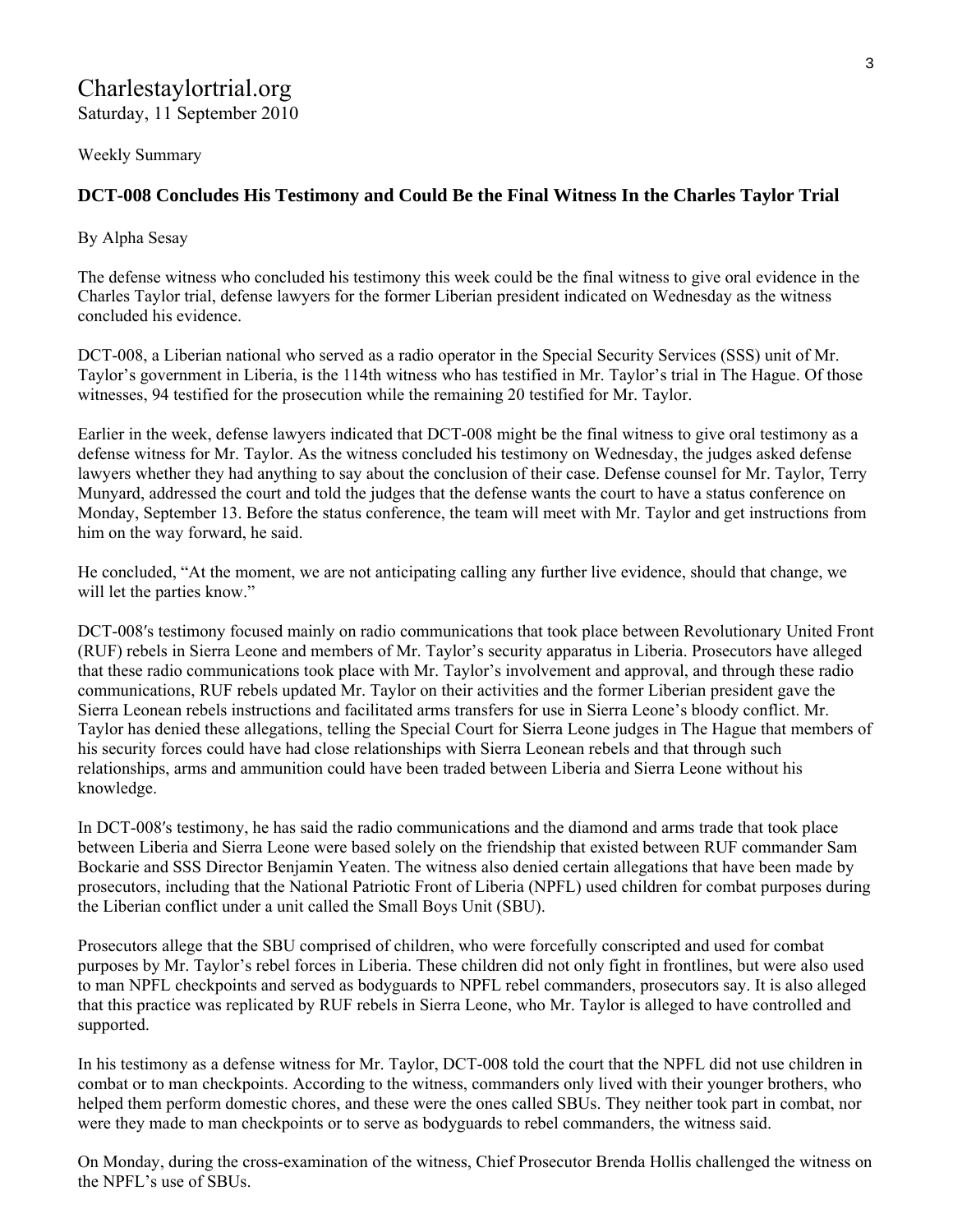When asked whether "it is true that the NPFL did indeed have a unit called SBU," DCT-008 said, "No."

When the prosecutor stated that "these SBUs were used at checkpoints," the witness said, "No."

"My testimony is that the NPFL did not have any unit called the SBU. The SBU was the name given to those young boys who were with their big brothers and sisters, but they were not part of the NPFL," DCT-008 said.

"They were not soldiers, they were not gun carriers," he added.

Ms. Hollis read a portion of the statement made to defense lawyers by Mr. Taylor's first witness, Yanks Smythe, a Gambian member of the NPFL who later attained Liberian citizenship and was appointed Liberian ambassador to Libya and Tunisia. In the statement, Mr. Smythe was quoted as saying to defense lawyers that the "SBUs were underaged but part of the NPFL rank."

When this was presented to the witness with a suggestion that he also knew of the SBUs being part of the NPFL, DCT-008 said, "I don't know that, I don't know of a unit called SBU and there was no unit in the NPFL called SBU."

Put to him again that Mr. Smythe said in his statement that "SBUs will bear arms to protect gates or checkpoints but not to go to the frontlines," the witness said, "I don't know that."

The witness also refuted allegations that Mr. Taylor personally had SBU's assigned to him, telling the court, "Mr. Taylor to my knowledge never had SBU's around him."

Ms. Hollis also quoted John T. Richardson, a former member of the NPFL and National Security Adviser to Mr. Taylor who in a 1994 news interview said, "The NPFL used children to fight for their own protection."

The witness still insisted, "I am not aware of that."

On Tuesday, as prosecutors concluded his cross-examination, the witness disagreed with prosecutors on several issues, including the manner in which the disarmament of fighting forces was conducted in Liberia, allegations of Mr. Taylor's reliance on militias rather than the Liberian army, and the relationship that existed between RUF commander Mr. Bockarie and SSS Director Mr. Yeaten.

Prosecutors allege that when the disarmament process started in Liberia in the mid 1990s, Mr. Taylor's NPFL rebel group did not turn in all their weapons, and the weapons they kept were part of those given to RUF rebels who used them to commit atrocities in Sierra Leone. Mr. Taylor has denied these allegations.

In his testimony on Tuesday, DCT-008 insisted that the NPFL turned in all their weapons to Economic Community of West African States Monitoring Group (ECOMOG) peacekeepers, who were coordinating the disarmament program in Liberia.

"I know that the NPFL disarmed. Even myself, I disarmed to ECOMOG," the witness told the court.

When noted by the Ms. Hollis that the NPFL turned in only fractions of their weapons, the witness responded, "To my knowledge, the NPFL turned over every weapon…it was not a joke, it was real."

Ms. Hollis referenced a news article that quoted Mr. Taylor's former Defense Minister Daniel Chea that the disarmament process in Liberia was a fiasco.

When this was put to the witness, he responded thus: "I believe that the NPFL fully disarmed to the peacekeepers…so if he [Chea] went on to say it was a fiasco, that was his opinion."

"But what I know is that the disarmament went on very well, that is why we had elections."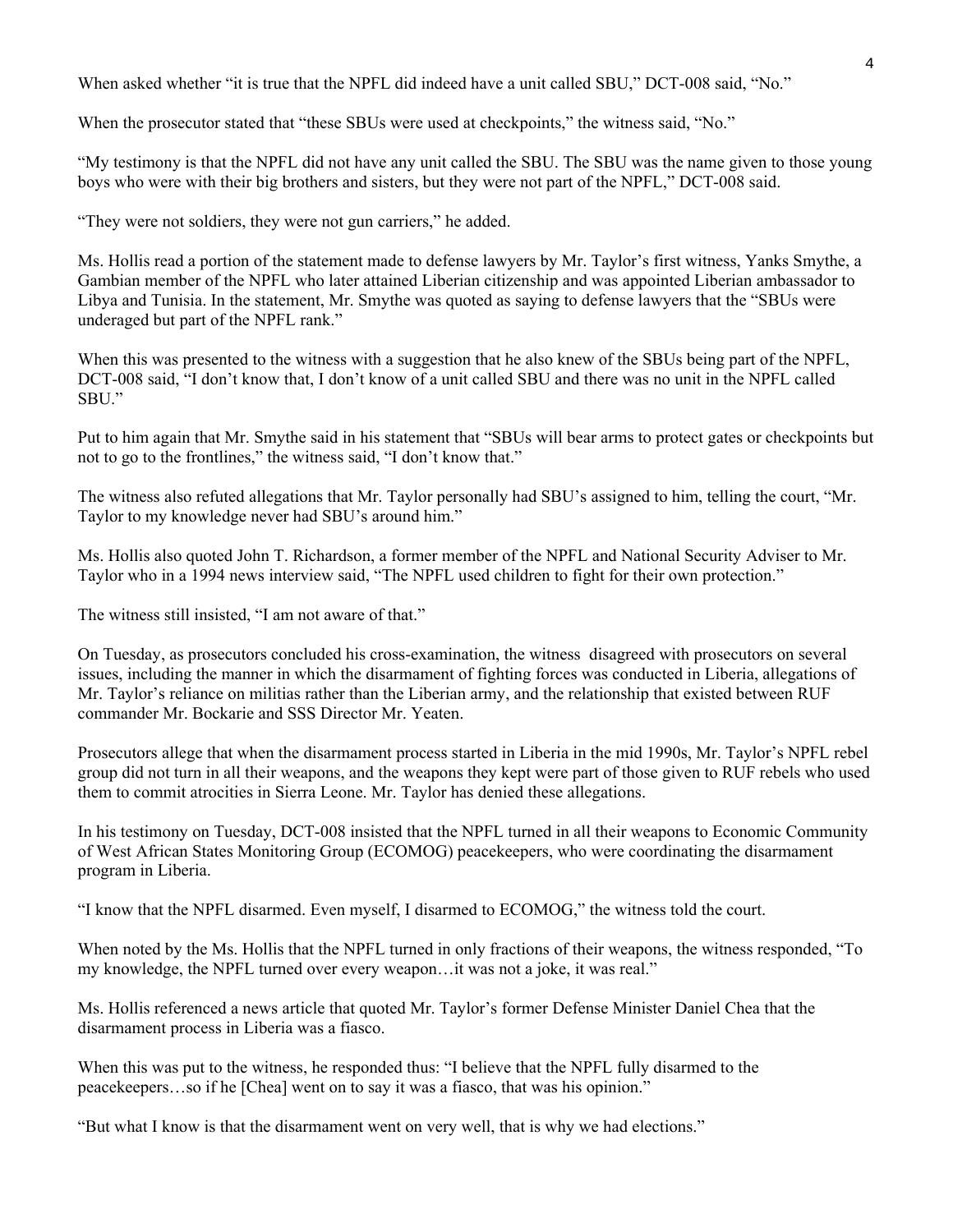Ms. Hollis also asserted that because Mr. Taylor did not trust the Armed Forces of Liberia (AFL), he relied on private militias, which were controlled from the Executive Mansion. These militias, Ms. Hollis said, were notorious for committing crimes against civilians. The witness denied these suggestions.

"He relied on the national security of the Republic of Liberia," the witness said, and "Charles Taylor to my knowledge never controlled any militia from the Executive Mansion," he added.

When noted that Mr. Taylor controlled his militia groups just like the SSS, the witness said, "He never ran the SSS. The SSS were security assigned to the Executive Mansion and the first family."

Ms. Hollis quoted Mr. Chea again, who in the same interview where he spoke about the disarmament process said, "Mr. Taylor had his own suspicions of the army, he transferred most of the duties of the army to his own militias. I thought that was a mistake."

"President Taylor had his own disjointed militia that he ran from the Executive Mansion. Who will be in a better position to know about Charles Taylor's militia, you or Mr. Chea," Ms. Hollis asked the witness.

In response, he said, "To my knowledge, the president did not control militia group or militia from the Executive Mansion."

The witness also insisted, like he has done throughout his testimony, that Mr. Taylor and his government did not have any relationship with the RUF, but rather, it was SSS Director Mr. Yeaten who used his friendship with RUF commander Mr. Bockarie to trade arms and ammunition with Sierra Leonean rebels.

According to the witness, Samson Wai, a bodyguard to Mr. Yeaten was the person who coordinated efforts with Daniel Tamba (Jungle) on Mr. Yeaten's instructions to transport arms and ammunition to the RUF. The witness has stated that Jungle was a member of the RUF, a claim which goes contrary to prosecution claims that Jungle was a member of the SSS.

In response to a suggestion from Ms. Hollis that Jungle, Samson, Mr. Yeaten, and others "were members of the SSS carrying out security duties in relation to the rebels in Sierra Leone…at the instance of Charles Taylor," the witness said, "Jungle was not a member of the SSS. Samson was a member of the SSS and a bodyguard to Benjamin Yeaten…They did this at the instance of Benjamin Yeaten, and Mr. Taylor did not know about this."

The witness spoke extensively about radio communications that took place between Mr. Yeaten's radio communications set in Liberia and those of RUF radio stations in Sierra Leone. When Ms. Hollis asked him whether there were no loyal radio operators who could have monitored these communications and made them known to Mr. Taylor, the witness said that such a thing never happened.

"And your story is that Benjamin Yeaten was able to do this without Mr. Taylor or anybody loyal to him knowing about it?" Ms. Hollis questioned the witness.

"I said this happened without Mr. Taylor's knowledge," the witness responded.

In concluding his cross-examination, the witness denied suggestions that he has come to the court with an intention to lie and protect Mr. Taylor.

"This is not what I intended to do. This is the truth that I have come to explain to this court. It is not my version, it is reality," he said.

Earlier in the on Tuesday, the judges issued their oral decision on the defense motion that prosecutors be ordered to disclose statements made to Global Witness by defense witness DCT-097, which defense lawyers say contain exculpatory evidence pointing to Mr. Taylor's innocence, and that prosecutors also be made to disclose details of payments made to the witness when he was a potential prosecution witness, payments that defense lawyers say amounted to about 30,000 USD.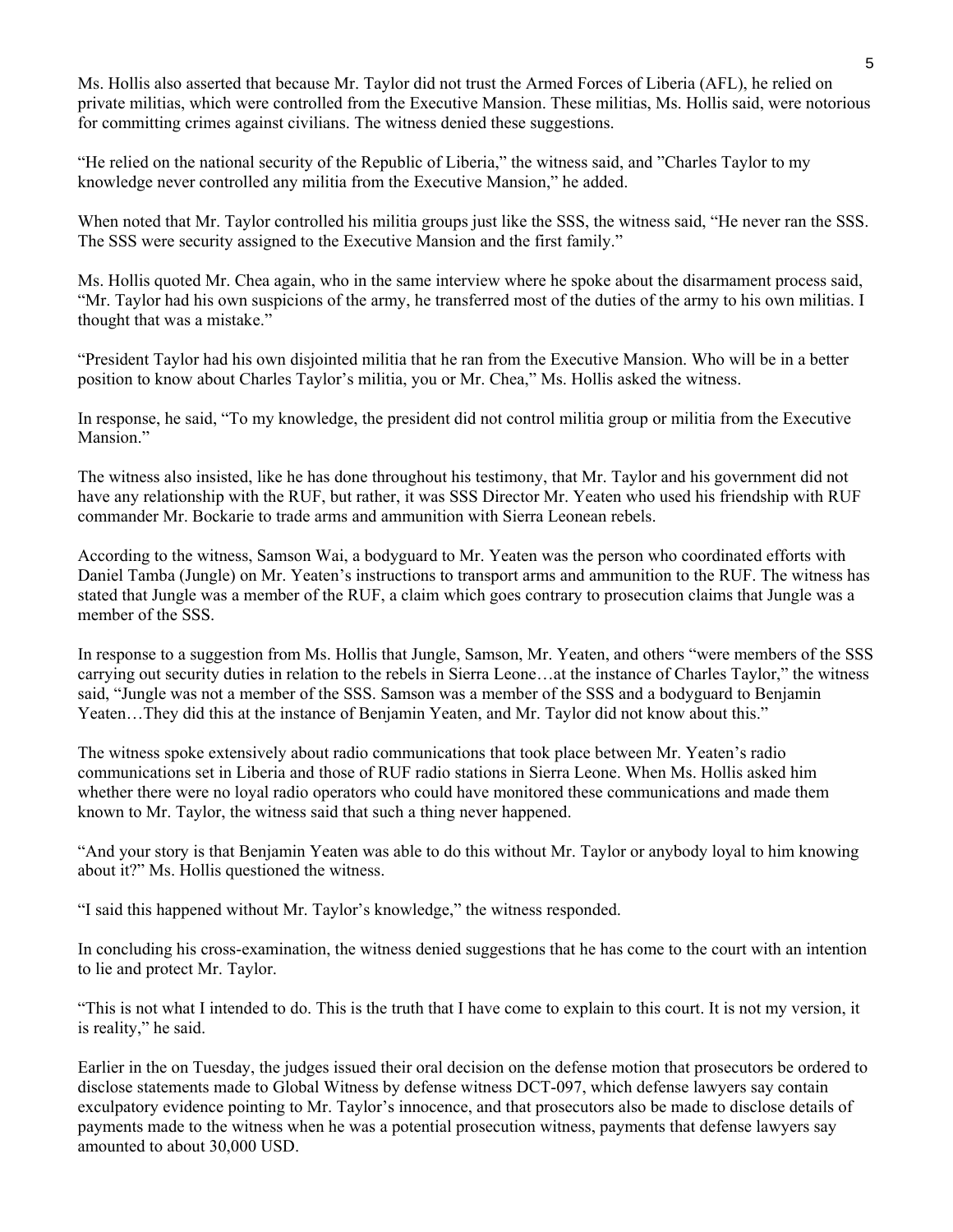Delivering the judgment of the Trial Chamber, Presiding Judge, Justice Julia Sebutinde, ordered that the Chamber dismisses Part A of the defense application relating to the statement made by DCT-097 to Global Witness, and grants Part B of the motion regarding the payments that were made to the witness by prosecutors.

The prosecution was ordered to disclose to the defense:

- a. All payments/benefits to DCT-097.
- b. All documents relating to the payments.
- c. Provide explanation for such payments.

On Wednesday, the witness concluded his testimony after being re-examined by defense lawyers for Mr. Taylor during which the he tried to clarify certain issues that had come up during his cross-examination.

The witness clarified issues relating to the use of various floors of the Executive Mansion in Liberia while Mr. Taylor was president. During his cross-examination, prosecutors suggested to him that Mr. Taylor used the the 8th floor of the Executive Mansion to coordinate operations with RUF rebels in Sierra Leone. The witness denied this, saying that Mr. Taylor never lived on the 8th floor.

Explaining what he knew about the 8th floor, DCT-008 said, "On the 8th floor, that was where the presidents, starting from [William] Tolbert to [Samuel] Doe, they had their residence there but during the war, we were told that the place was ransacked and all the things that were there were looted by ECOMOG."

"According to the story that I heard for the Mansion, it happened that when they [ECOMOG] were in control of Monrovia, they were in control of the Mansion, and so they used that opportunity to loot the place so nobody could see them," the witness added.

The witness explained that the 7th floor housed radio communications equipment and the 6th floor was the presidential kitchen. He said he never heard that the SSS used the 5th floor of the Mansion for radio communications.

The witness also tried to clarify issues relating to the use of the word "principal" in radio communications. According to a previous prosecution witness, the language used by radio operators whenever RUF commanders wanted to talk to Liberian officials was "my principal wants to talk to your principal." DCT-008 has said in his testimony that radio operators used the word "master" rather than "principal" as the latter could have made it easy for people monitoring the communications to know what was going on.

When asked to tell the court why they used "master" rather than "principal," the witness explained, "The reason was that the term principal, even within the Government of Liberia radio communications system, we referred to the commander of certain radio stations as principal and the term principal in Liberia means head of an institution."

"So if the term principal is used, anybody who had been listening on the Government of Liberia side will know that there is an operator on the Liberian side and the Sierra Leone side."

When he was responding to questions from the judges, the witness discussed the arms purchase that SSS Director Mr. Yeaten undertook for the RUF.

Justice Richard Lussick asked the witness that when "Benjamin Yeaten sent people to buy arms and ammunition from the LPC [Liberian Peace Council] and ULIMO [United Liberation Movement for Democracy in Liberia], where did he get the money from?"

In response, the witness said, "I did not say he sent men to buy arms from the LPC or ULIMO. I said those areas were controlled by LPC and ULIMO. To answer your question, I don't know where he got the money."

The witness has said that Mr. Yeaten's radio operators communicated regularly with RUF radio operators and such contacts were not known by other radio operators working for the Liberian government.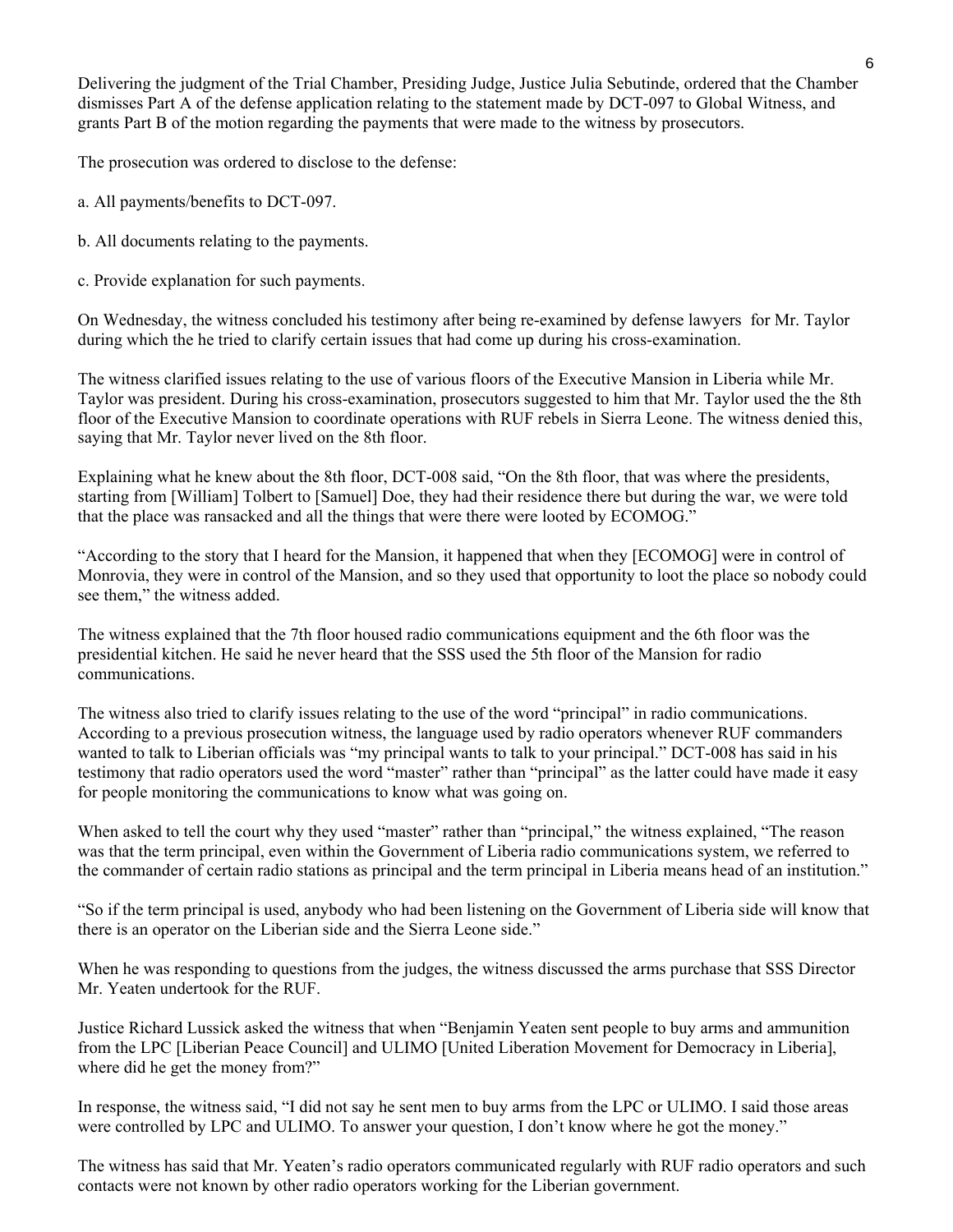Justice Lussick therefore asked the witness whether he used to monitor other calls made by other radio operators.

"As a radio operator, provided I stand on the frequency, I could monitor any calls…any operator could do that, even during the war, LURD [Liberians United for Reconciliation and Democracy] used to monitor our communications and we used to do the same," he said.

He agreed with Justice Lussick that he would not know if somebody else was monitoring his communications.

As SSS Director Mr. Yeatenhas taken center stage in this trial as the main person who was in contact with RUF rebels and having worked as a radio operator for Mr. Yeaten, Justice Teresa Doherty asked the witness whether Mr. Yeaten is still alive.

"I don't know, since he left Liberia in 2003, I have not got any information about him…I do not know whether he is alive and even if he is alive, I do not know where he is now."

The trial of Mr. Taylor will resume on Monday with a status conference to determine when and how defense lawyers will close Mr. Taylor's defense.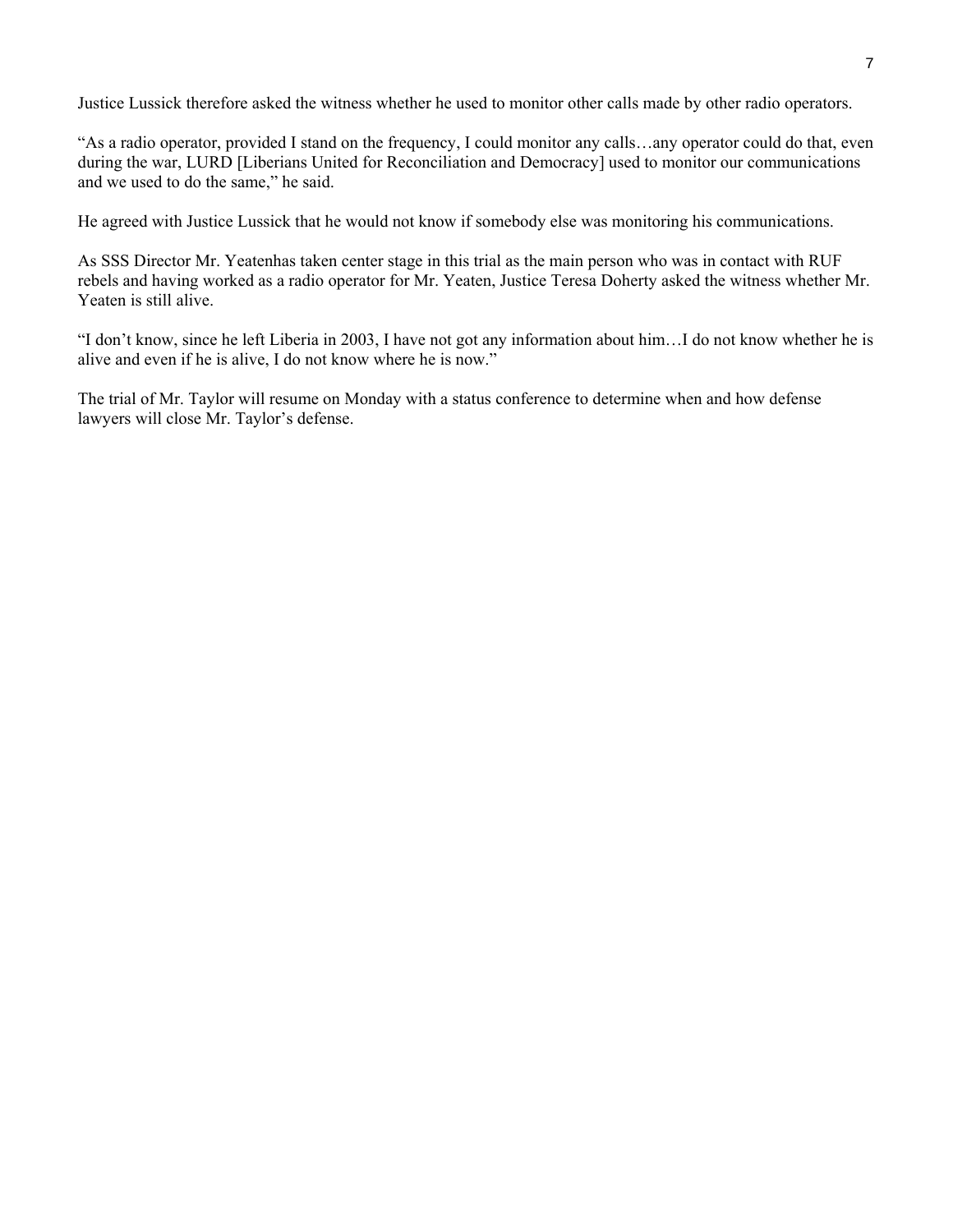Star Radio Saturday, 11 September 2010

### **Liberia still faces security challenges---UNMIL boss**

Written by Moses Wenyou

The United Nations Mission in Liberia says the country still faces what it calls destabilizing security challenges.

The head of UNMIL Ellen Løj says such destabilizing security challenges often arise from mob violence, ethnic and communal tensions among others.

Madam Loj observed these challenges make the overall situation in the country to remain fragile despite the level of stability attained over the years.

The UNMIL boss said additional progress is needed in several areas to truly consolidate the peace.

She named some of the areas as competition for access to natural resources, land disputes, sexual and gender-based violence and armed robbery.

Madam Loj also underlined high rates of unemployment as a major concern for sustained recovery and future stability.

The UNMIL boss spoke this week when she briefed the UN Security Council on the current trend of events in Liberia.

She emphasized the need for substantial donor support for key security institutions including the police, immigration and corrections services.

Madam Loj said strengthening these areas would enable the country carry out strategic plans presented at a special partners' forum a year ago.

Meanwhile Madam Loj has called on the international community to give Liberia the assistance, time and space necessary to consolidate its peace.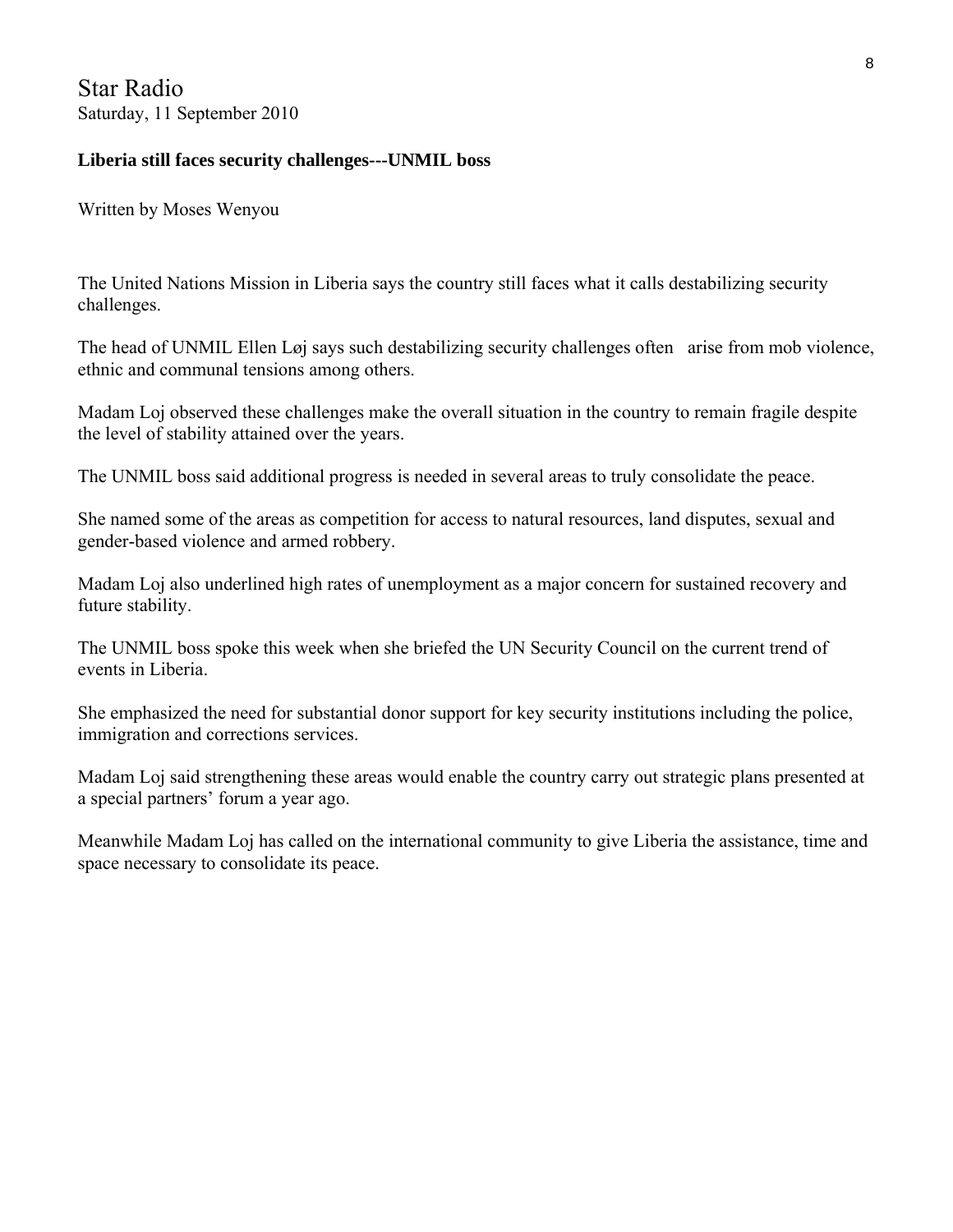

United Nations Mission in Liberia (UNMIL)

### **UNMIL Public Information Office Media Summary 09 September 2010**

*[The media summaries and press clips do not necessarily represent the views of UNMIL.]* 

### **UN News in Liberia**

#### **UNMIL News**

#### **SRSG Løj Highlights Need for Continued Support**

[The News, The Informer, The Inquirer, the New Vision, Liberian Journal, The Analyst ]

- The Special Representative of the Secretary-General (SRSG) to Liberia, Ellen Margrethe Løj, in a briefing to the UN Security Council today congratulated Liberians for seven years of unbroken peace.
- She said though it is a remarkable achievement, substantial international support and assistance are still needed for sustainable peace and development.
- She commended the Government's efforts in reaching the Completion Point of the Heavily Indebted Poor Countries initiative, calling it a "milestone" critical to Liberia's success in implementing its Poverty Reduction Strategy.
- However, despite the progress made, much work remains in consolidating Liberia's fragile peace, including the rule of law, security sector reform and national reconciliation.
- SRSG Løj noted that Liberia still faces destabilizing security challenges that often arise from mob violence, ethnic and communal tensions, competition for access to natural resources, land disputes, sexual and gender-based violence and armed robbery.
- The SRSG also underlined high rates of unemployment as a major concern for sustained recovery and future stability.
- The SRSG emphasized the need for "substantial donor support" for key security institutions police, immigration and corrections services – to move forward strategic plans presented at a special partners' forum a year ago to adequately address potential security challenges.
- She stated, "Given the fact that Liberia's major security threats are internal rather than external, it will be important to ensure that these security institutions are strengthened to professionally meet their future operational challenges."

#### **Former Ghanaian President Visits Liberia**

[The Analyst]

- Former Ghanaian President and current Chairperson of the Inter-peace Governing Board John Kufour yesterday arrived in Liberia to present a nationwide conflict research report.
- An Inter-peace Government Board says the former Ghanaian President will present a 100-page document that speaks about the views of people on burning issues that they perceive could derail peace if not taken seriously.
- Inter-peace is a Swiss originated peace body instituted that is expected to collaborate with eight civil society institutions in Liberia and implement the platform for dialogue and peace in Liberia (P4DP).
- P4DP, with funding from the Peace Building Fund, carried out a yearlong research consultation across the country in five regions.
- After the research, the group noticed that peace in Liberia is being challenged by land and property disputes, shortcoming on local governance; problem with the rule-of-law and security; discrimination based on ethnicity and other identities, unemployment and access to resources.
- While in Liberia, Mr.Kufour will hold special meetings with President Ellen Johnson Sirleaf and other key players in Liberia's peace process .
- The Inter-peace project is implemented by UNMIL and the Liberian Government, through the Ministry of Internal Affairs .

#### **Land Commission Extends Awareness to Bong County**

[National Chronicle]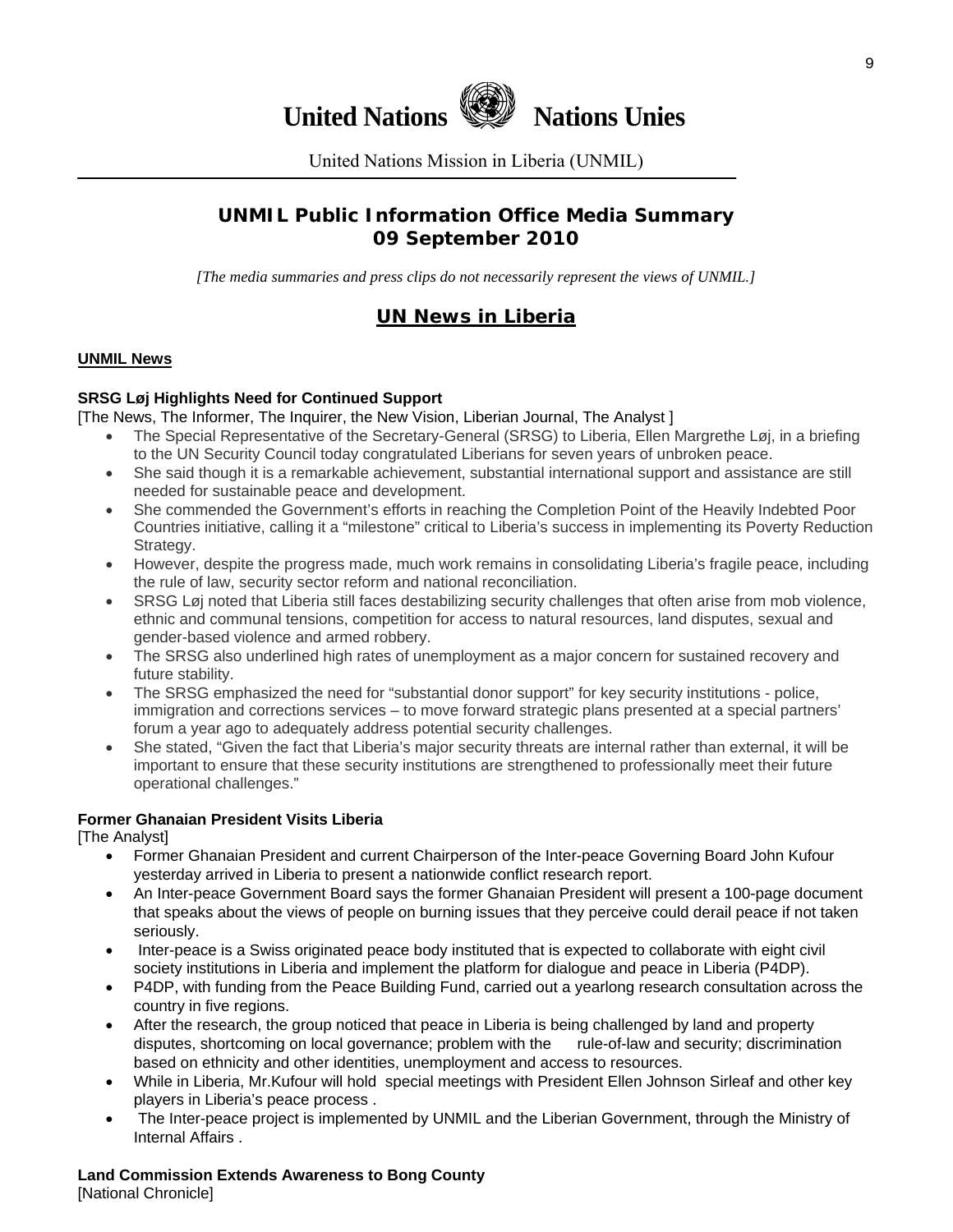- The Land Commission has embarked on a three-day workshop on land dispute harmonization in Bong County.
- Participants include the National Traditional Council of Liberia , civil society organizations , the Gbarnga City Corporation and the Norwegian Refugee Council .
- UN-HABITAT, the United Nations Children Education Fund (UNICEF), UNMIL have pledged massive support to the workshop.
- Participants are expected to share experiences on various issues including land management, security and poverty.
- The three day event is expected to develop key policy on land management.

### **Samoa Bar Says no Prostitution**

[Heritage]

- The Management of Samoa Bar says claims in the media that the centre is a breeding ground for prostitution and other forms of social abuses is not true .
- A top official of the business, William Kpehe said he does not record any of such interaction under the watchful eye of the business and maintains that the business is focused to delivering quality services to its many customers .
- He said the business has accommodated several high profile persons including staff of UNMIL who have wished it progress.
- Recently, residents of the community in which Samoa Bar operates complained of having sleepless nights as a result of loud music, constant practices of immorality, including prostitution .
- They also spoke of violent acts and criminally at the business centre .

### **50 Immigration Officers Trained**

[The Inquirer]

- Ghana's Interior Minister Martin Amidu has charged 50 newly trained Liberian Immigration officers to demonstrate humanity and discipline.
- The officers were trained in basic immigration tactics and disciplines in Ghana for four months.
- He noted that the recent graduation is the second in a series of trainings for Liberian immigration officers in Ghana .
- He urged the newly trained officers to make the best use of the knowledge and skills acquired in the interest of their country .
- Liberia's National Security Advisor Boima Fahnbulleh who also attended the program said UNMIL, the Liberian Government and other partners are concerned about security in Liberia.
- He thanked the Ghanaian Government for the training and noted that Ghana has always been a true partner to Liberia's peace process.

### **Other UN News**

### **UNYSAL Elects New Corp of Officers**

[Frontpage Africa]

- A local youth organization, "United Nations Youth and Student Association (UNYSAL) , has elected its new corps of officers .
- The elections brought to power Benaiah Kwekwe, Program Officer ; Laura Parker, Secretary General ; Martina Nimely , Finance Officer and Joseph Trinity , Public Relations Officer .
- The elected officers were challenged to put their country first in all they do.
- Augustine Tamba who performed the induction ceremony also praised the UN for its many support to Liberia's peace process.

#### **2,000 Farmers Empowered**

[National Chronicle and Daily Observer]

- The European Union (EU) has provided funds to enhance empowerment and capacity building of about 2,000 farmers in Montserrado County.
- EU also provided USD\$100,000 to the Food and Agriculture Organization (FAO) who will save guide the project.
- The project will be implemented by the Bettie's Agriculture and Development Union (BADU).
- BADU has already begun distributing farming materials to the farmers.
- Items being distributed included vegetable seeds, fertilizer, cutlasses , hoes , shovels , water containers amongst others.

### **FAO Distributes Agricultural Tool**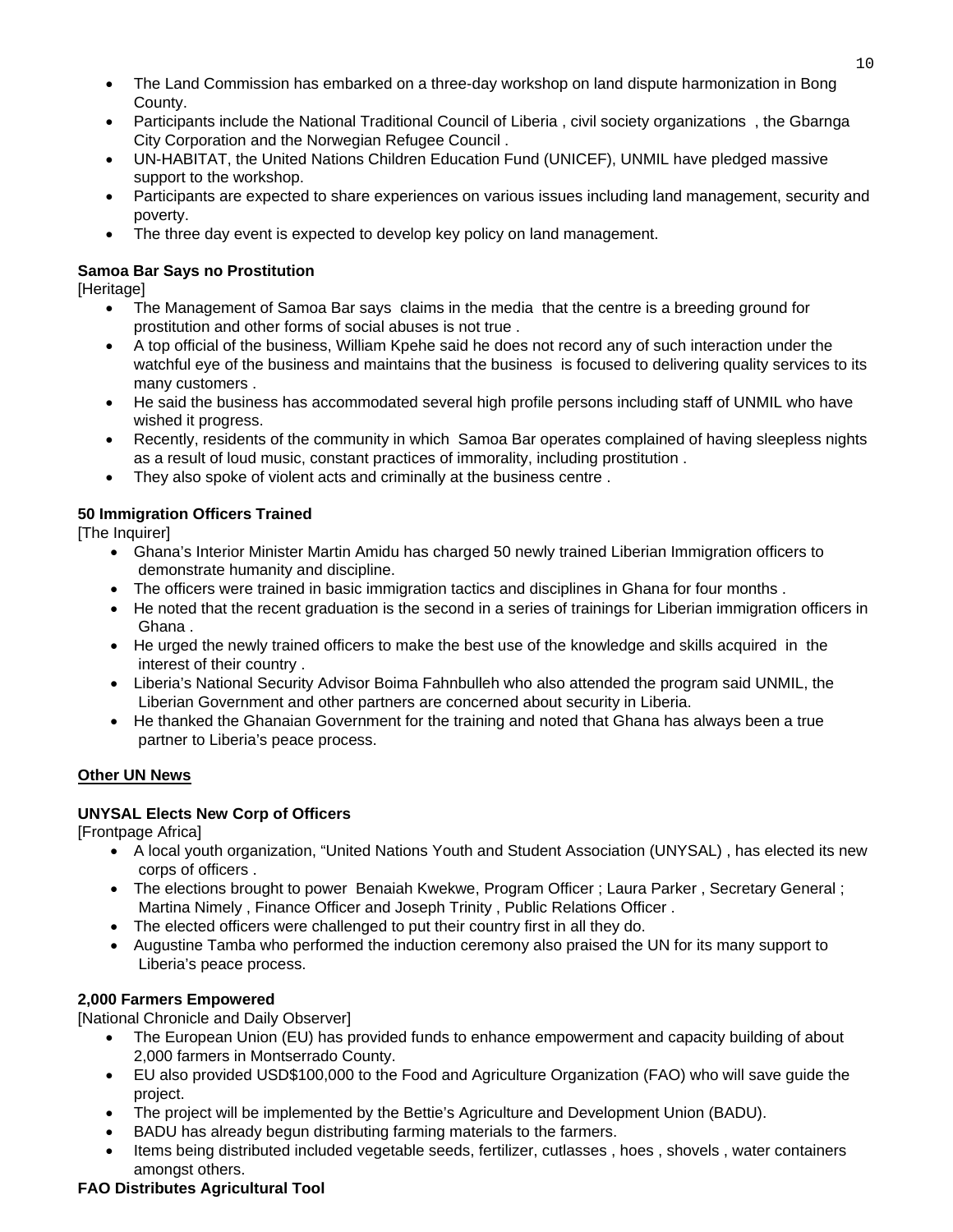[Daily Observer]

- The Ministry of Agriculture in collaboration with Food and Agriculture Organization (FAO) has commenced the distribution of assorted seeds to over 700 farmers in Margibi County.
- The materials are being distributed to 29 communities in the county .
- FAO's Margibi Project Coordinator Richard Sherman said the project is in support to the government's "back to the sail campaign".
- He said the project is supported by the EU and the Ministry of Agriculture.
- He said other beneficiaries of the project include the Women in Peace Building Network , Community Agriculture Development Project , Kukatonor Farmers and the United Farmers Association .

### **Local News on Liberian issues**

### **Liberia Will Kick Out Substandard Products, VP Boakai Stresses**

[Heritage , News , National Chronicle]

- Vice President Joseph Boakai says Liberia will no longer accept substandard products from foreigners .
- He said anyone wishing to invest in the country will be compelled to meet what he called "international" acceptable standards ".
- He told a news conference that it is now time for Liberia to send a caveat to the world that the country is now on an irreversible path to development.
- The Vice President also said during his recent visit to China at Expo 2010, he held talks with potential private investors and encouraged them to consider investing in Liberia mainly in mining , road construction and food production.

### **PUL Sets up Anniversary Committee**

[New Democrat, The News and National Chronicle]

- The Press Union of Liberia (PUL) has named a ten-member committee to plan and execute programs marking its  $46<sup>th</sup>$  anniversary.
- The union said this year's anniversary will be held in Buchanan, Grand Bassa County from 1-3 October.
- The PUL said the event will be held under the theme ,"Media Integrity for Peaceful Elections ".

#### **Senate Discovers Additional USD\$22 Million**

#### [*Inquirer and National Chronicle* ]

- Discussion on the 2010/11 draft budget has ended in deadlock at the House of Representatives.
- The deadlock follows over four hours of intense discussion in secret session on Wednesday.
- It was gathered that lawmakers are split over the distribution of some USD\$22 million discovered during the budget review.
- According to reports the extra USD\$22 million was discovered outside the USD\$347 million draft national budget submitted by the executive .
- Reports say the lawmakers are deciding allocating the additional money to the budget of the legislature.
- Some are arguing that large portion of the extra USD\$22 million be allotted to increase civil servants' salaries while the rest are said to be against the move .
	- Despite the stalemate, Speaker Alex Tyler said discussion will continue today on the matter.

### **BIVAC Evades Tax**

#### **[Heritage]**

- A committee of the Senate has described the operations of BIVAC in Liberia as illegal.
- BIVAC is an entity that monitors and checks goods coming into the country to ensure quality.
- The Commence and Industry Committee said government must halt the operations of the company with immediate effect.
- The committees said the contract that led to the operation of BIVAC was not ratified by the National Transitional Government of Liberia.
- It said BIVAC is not paying taxes to government despite the millions of dollars it is collecting .

### **Star Radio** *(News monitored today at 09:00 am)*

**Senate Discovers Additional USD\$22 Million [***Sky FM and ELBC,*] **BIVAC Evades Tax [***Sky FM and ELBC*]

**PUL Sets up Anniversary Committee**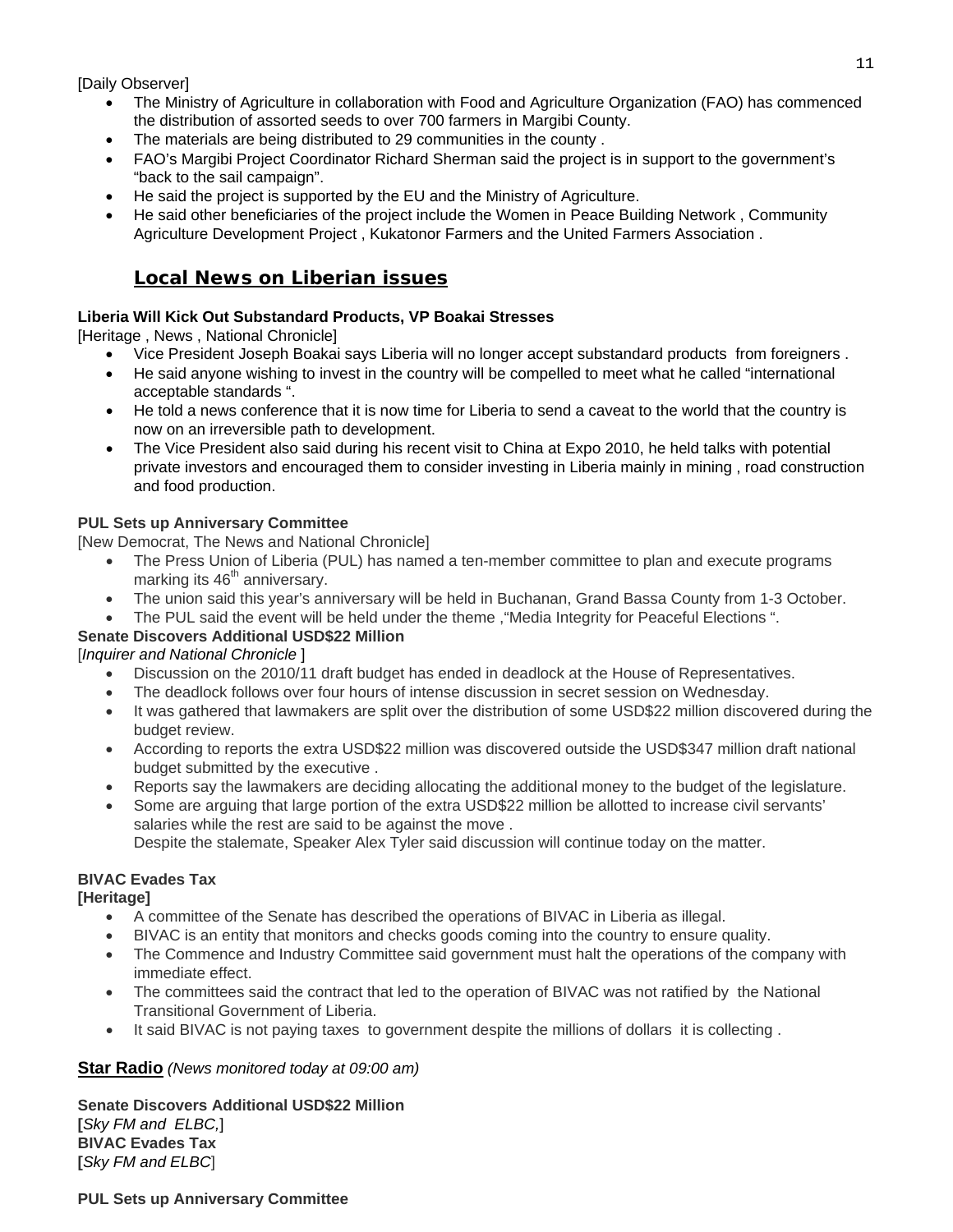### **Nimba,Grand Gedeh Remember Sons**

### [*Sky FM and ELBC]*

- The Nimba-Gedeh peace initiative has announced two memorial services for late President Samuel Doe and fallen Armed Forces of Liberia (AFL) General Thomas Qwiwonkpa.
- The chairman of the organizing committee said the decision is intended to promote peace and reconciliation between the two counties and families of the men.
- Mr.Jackson Doe said the memorial service of former President Doe takes place today at the Good Shepherd Assembly of God Church in Sinkor.
- He said the memorial service for late General Qwiwonkpa will also take place at the same church in November this year Man Sentenced by Death
- The Forth Judicial Circuit Court in Harper Maryland County has sentenced two brothers, Benjamin and Paul Toe ,to death by hanging .
- Jurors last week found the two men guilty for murdering their farther Albert Toe.
- Resident Judge Nelson Togba said murder is a first degree felony, punishable by death through hanging under the Liberian law .
- The judge said the state produced enough evidence to convict the men.

### **Accused Armed Robber Set Free**

- Criminal Court "D" has ordered the immediate release of one Judee Toe, an alleged armed robber.
- The court's decision was sparked by defence's motion against the state to prosecute.
- The man was jailed in 2009 but was never indicted.
- The judge said the act violates the rights of the accused.
- According to the court, Toe was in jail on a mistaken identity.

#### **Agreement Yields Workers' Benefits**

- A collective bargaining agreement has been signed between the Sime Darby Company and the General Agriculture Workers Union of Liberia (GAWUL).
- The agreement states that skilled workers will earn US\$5 a day while tappers will earn LD\$225 per ton of rubber.
- The agreement also covers scholarships, death and other benefits for the workers.
- The agreement took barely six weeks to be finalized.
- Labor Minister Teawon Gongolo who witnessed the ceremony described it as a milestone in the lives of tappers in Liberia.

### **Man Sentenced by Death**

- The Forth Judicial Circuit Court in Harper Maryland County has sentenced two brothers, Benjamin and Paul Toe ,to death by hanging .
- Jurors last week found the two men guilty for murdering their farther Albert Toe.
- Resident Judge Nelson Togba said murder is a first degree felony, punishable by death through hanging under the Liberian law .
- The judge said the state produced enough evidence to convict the men.

### **Court Releases Accused Armed Robber**

*[Sky FM and ELBC]*

- Criminal Court "D" has ordered the immediate release of one Judee Toe, an alleged armed robber.
- The court's decision was sparked by defence's motion against the state to prosecute.
- The man was jailed in 2009 but was never indicted.
- The judge said the act violates the rights of the accused.
- According to the court, Toe was in jail on a mistaken identity.

### **Radio Veritas** *(News monitored today at 09:45 am)*

### **Bropleh Requested Illegal Payment**

[*Sky FM)*

- The fifth state witness in the case between the Republic of Liberia and former Liberia Telecommunications Authority(LTA) Boss Albert Bropleh has disclosed that Mr. Bropleh made several trips abroad without the approval of the president .
- The Liberia News Agency (LNA) quotes the witness as saying Mr. Bropleh at most instances compelled the LTA to provide money for his foreign travels.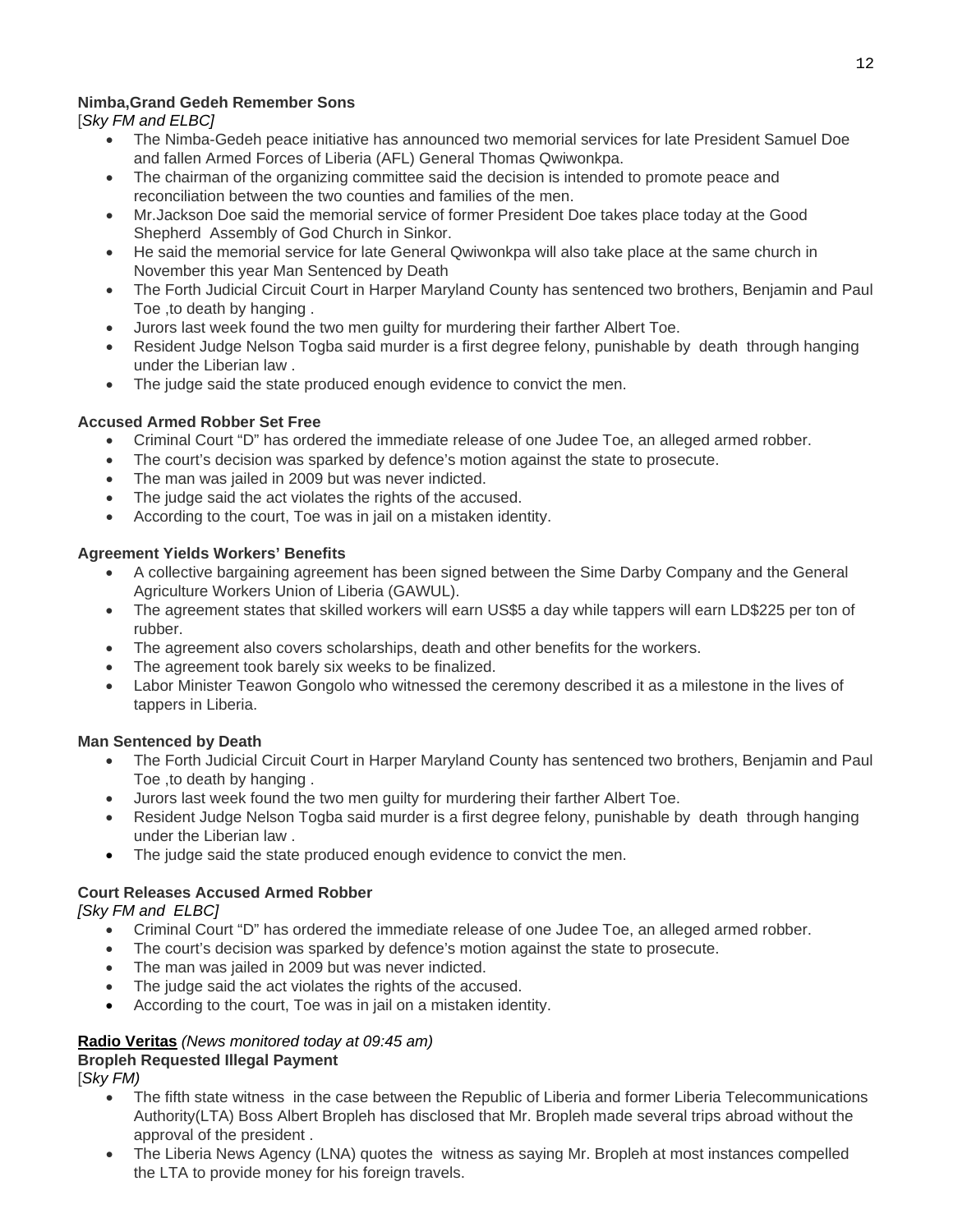- Mr. Abraham Samukai testifying in Tubmanburg ,Bomi County said Bropleh requested payment without presenting any invitation or indicating the destination and duration of the trips .
- Samukai according to LNA said a 2008 circular issued by the Executive Mansion forbids all public corporations including the LTA to pay for private trips for government officials.
- Samukai also said Mr. Bropleh violated the Public Procurement Act when he purchased two jeeps valued at USD\$40,000 .
- Samukai is the former head of procurement at the LTA.

### **BIVAC Evades Tax**

### **Nimba, Grand Gedeh Remember Sons**

### **PUL Sets up Anniversary Committee**

### **Witness Denies Knowledge**

### *[Also reported Radio Sky FM and Truth]*

- The state's fourth witness involving two Chinese men has told the court that he does not know who killed his boss.
- The Chinese are on trial for allegedly killing a South African Information Technology specialist in September last year.
- Joseph Dennis, a houseboy of the late South African said upon his arrival at the home of the deceased on 7 September, he discovered the body but did not know who killed him.
- He said he immediately called people and latter the police .
- He answered in infirmity when asked whether he knew the accused .
- Dennis did not confirm the two Chinese as the killers but said they were friends of his boss.
- The two Chinese have since pleaded not quilty.

### **Infant Motility Besieges Doe Community**

- Residents of the Doe Community on Bushord Island say infant motility rate is high in the community.
- The residents have attributed the problem to flooding, lack of clinic and other diseases.
- They said most of their children died as a result of malaria and unsaved drinking water.
- The community has a population of over 20,000 inhabitants but with out a police depot and other basic social services.
- A fact-finding team which visited the community says the community is currently flooded and residents are using rain boots.

# **Gbapolu District to be Cut-off, Citizens Worried**

### (*Sky FM and ELBC)*

- A concerned Gbapolu County Citizen, Buster Cooper, has accused the Mano Resource Company of damaging the roads in the district.
- He said the company is transporting heavy earth moving equipment out of the area which are damaging the roads during this rainy season.
- Mr. Cooper said at times the company transports 40-feet containers and 5-tons machines, noting that the district will be cut-off from the rest of the country if the complain is not addressed .
- All attempts to contact the company on the matter has since failed

# **Truth FM**

# *[News monitored today at 10:00 am]*

### **Senate Passes Medicine &Health Products Regulatory Authority Act**

- The Liberian Senate has passed into law the Liberia Medicine and Health Products Regulatory Authority Act.
- The act seeks to ensure, amongst other things, the inspection of retailed pharmaceutical outlets for annual registration , which will see the documentation, condition of pharmacies and qualification of dispenser in store .
- The Senate reached the decision on Wednesday following a report by its committee on Health and Social Welfare.
- The act will now be forwarded to the House of Representatives for concurrence.

**PUL Sets up Anniversary Committee** 

# **Gbapolu District to be Cut-off, Citizens Worried**

# **UP Legislative Caucus Rejects Claims**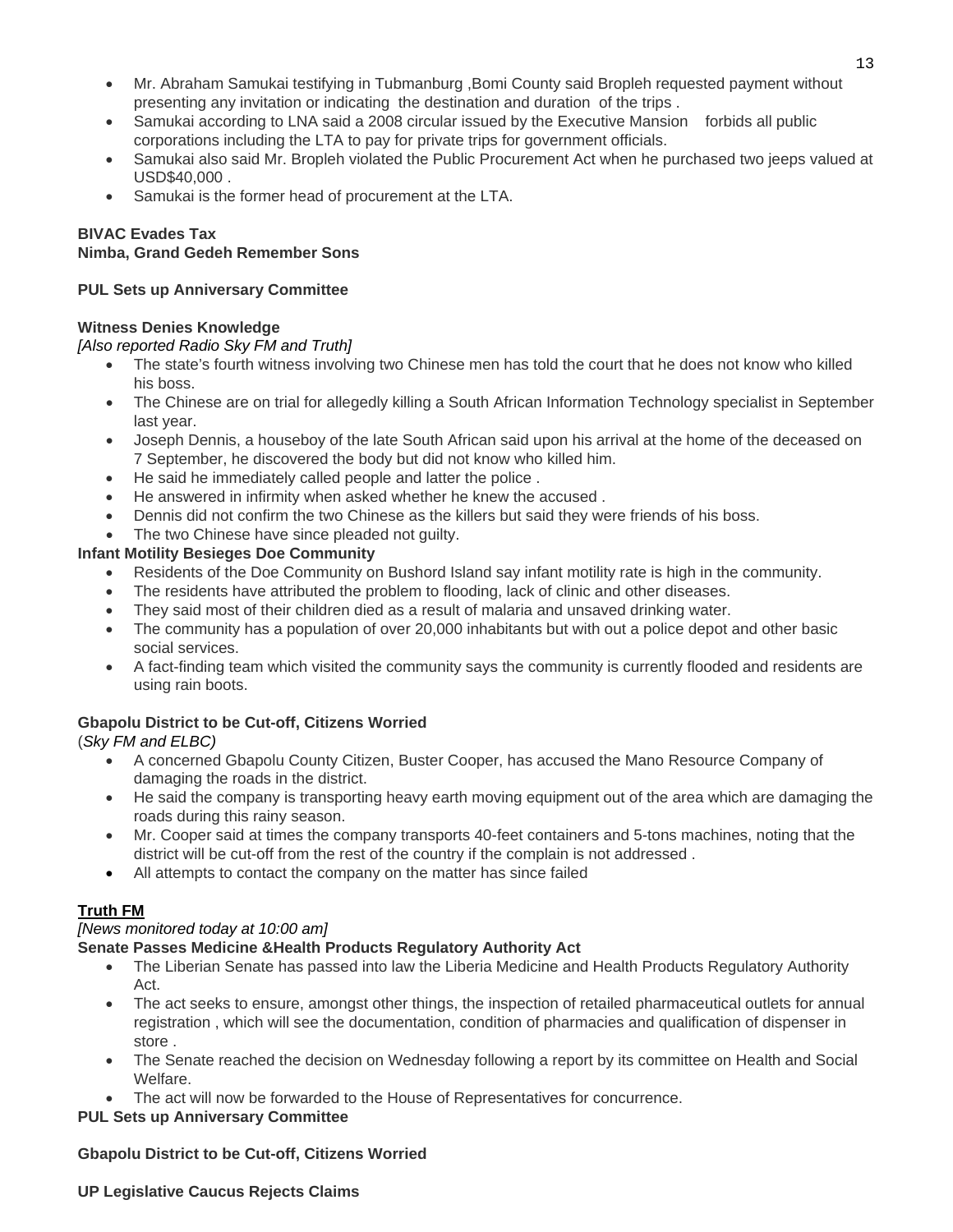- The Unity Party Legislative Caucus has rejected media reports that one of its members is delaying the Caesar Freeman Rape case.
- The National Chronicle accused Representative Titus Barclay of delaying Mr. Freeman's case under the caption " Justice Delayed , Justice Denied ".
- The caucus described the publication as an act intended to smear the character of the Montserrado County Lawmaker.
- The caucus wants the family of Mr. Freeman to follow the case through the court rather than making empty allegations.
- Mr. Freeman is on trial for raping a 19-year old girl .

### **Country Devil Attacks, Senator Linked**

#### *[Also reported Radio Sky FM and ELBC]*

- A former Senator of Gbapolu County Amah Jallah has described as worrisome reports of country devil attacks in the county .
- Mr. Jallah alleged that Senator Daniel Nyetahn is behind the attacks in the county .
- He wants the Ministry of Internal Affairs to quickly move in before it escalates.
- He said Senator Nyetahn is using the devil to frighten people who are opposing his leadership.
- Senator Nyetahn has meanwhile described Mr. Jallah and others who are accusing him as evil minded .
- He denied the claims and vowed to pursue the matter through legal means.
- Reports say eight people remain unaccounted for in Niakeh Town, Gbarpolu County following the reported invasion of the area by the country devil.
- Dozens of people mainly men reportedly fled in disarray when the Poro society devil took control of the town.

### **Education Ministry Creates Adult Literacy Curriculum**

- Deputy Education Minister Dr. Mator Kpangbai says the Ministry has crated a non formal educational curriculum for adult.
- He said the curriculum will be distributed to adult literacy institutions across the country .
- He said the adult literacy program is helping government in its educational drive.
- The Deputy Education Minister spoke in Monrovia during programs marking "International Literacy Day ".

# **International Clips on Liberia**

#### **[Liberian Gov't Poised To Loose Millions to Logging Companies…Global Witness Alarms Over 'New'](http://sengbeh.wordpress.com/2010/09/09/liberian-gov%e2%80%99t-poised-to-loose-millions-to-logging-companies-global-witness-alarms-over-new-forest-law/)  [Forest Law](http://sengbeh.wordpress.com/2010/09/09/liberian-gov%e2%80%99t-poised-to-loose-millions-to-logging-companies-global-witness-alarms-over-new-forest-law/) [sengbeh.wordpress.com](http://sengbeh.wordpress.com/)**

Logging companies in Liberia are trying to get out of paying millions of dollars in tax to the country's cash-starved government through a dubious new law, Global Witness, an international campaign group has alarmed.The draft law in question which emerged from Liberia's House of Representatives is titled 'An Act to Abolish the Payment of Land Rental Bid Premium on Contract Area in the Forestry Sector of the Liberian Economy'.The bill is accompanied by a 'Report of the Joint Committee on Ways, Means and Finance, Judiciary and Agriculture, on the Act to Abolish Land Rental Bid Premium,' also from the House of Representatives.Global Witness, in a statement issued in Monrovia earlier this week , said it has discovered that members of the Liberian House of Representatives have drafted legislation to reduce the annual fees paid by timber concessionaries by 80 percent, which would rob the government of needed revenues.This could cost Liberians US\$10.3 million a year in much needed revenue, the campaign group said. In a clear conflict of interests, Global Witness alleged that one of the lawmakers (Lofa County Representative Moses Y. Kollie) supporting the move holds shares in a logging firm that stands to benefit financially. Global Witness said it has copies of the Articles of Incorporation of the logging concessionaire International Consultant Capital, dated 20 August 2007, which show that Rep Kollie owns 6% of the shares in the firm.

**700 Ghanaian Peacekeepers honored in Liberia www.ghanaweb.com**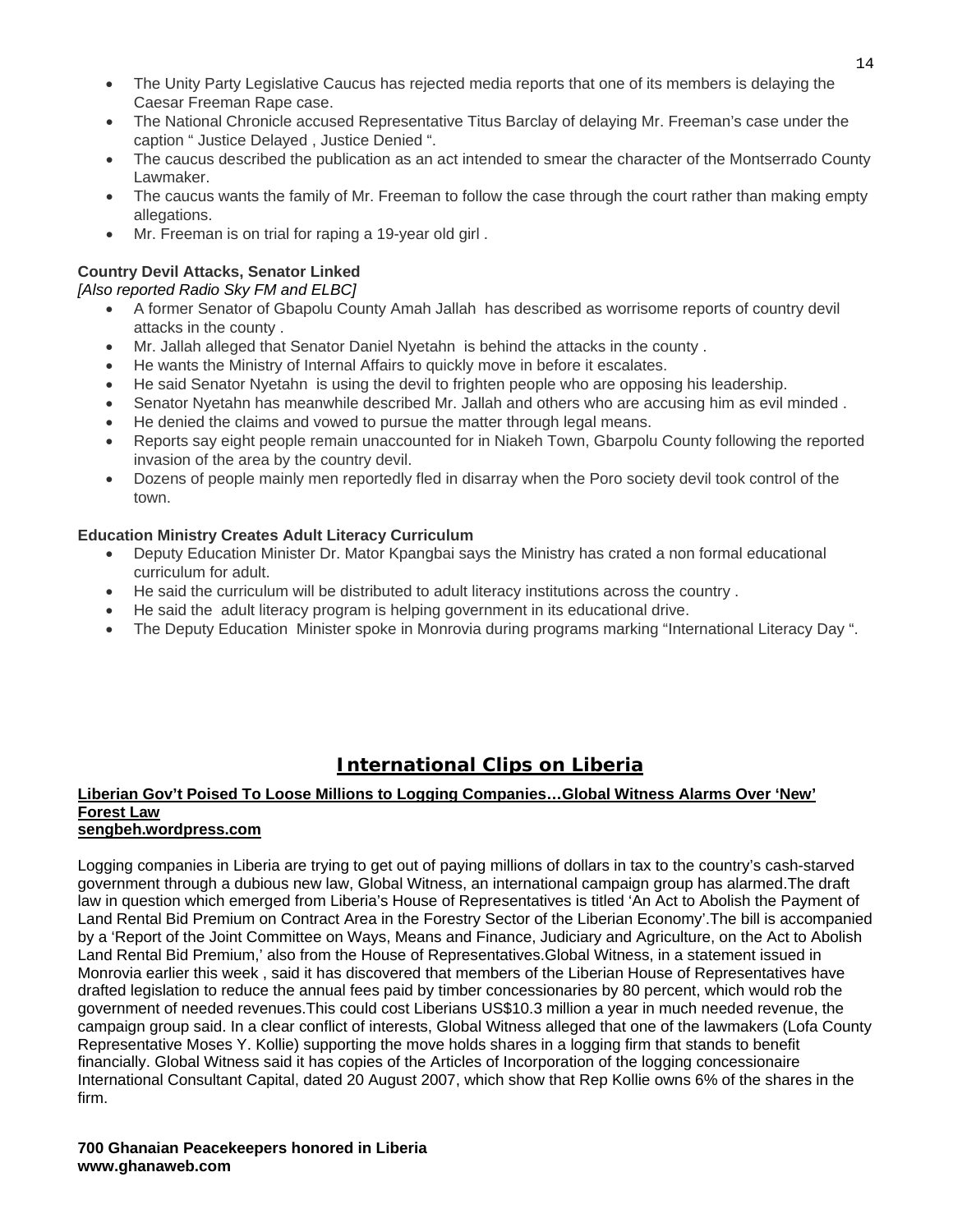Seven hundred Ghanaian peacekeepers, serving with the United Nations Mission in Liberia (UNMIL), have been decorated with medals for their outstanding achievements in contributing to peace in that country.The peacekeepers, comprising 644 men and 56 women, are part of the 12th Ghanaian Battalion operating with UNMIL under the command of Lieutenant Colonel C.K. Lithur, since April 2010.

A statement issued in Accra on Wednesday and signed by Major K. Baah-Bentum on behalf of the Director of Public Relations of the Ghana Armed Forces (GAF) said Madam Ellen Margrethe Loj, Special Representative of United Nations Secretary General, decorated the personnel at Buchannan, Liberia.She commended Ghana for her consistent and steadfast willingness to contribute to the UN's call for global peace and security.

"Since 1948, many nations had supported the UN in its quest for global peace and security by contributing troops and police to peacekeeping operations, but few could beat Ghana's support," she added.

# **Fargo man collecting books for children in Liberia convicted of identity fraud**

#### **www.wday.com**

A Fargo man who was ordered to stop collecting books for children in Liberia because his group wasn't a licensed charity in the state has been convicted of identity fraud in Maryland.27-year-old Naboth Zondo was found guilty on one count after a court trial and sentenced to time already served. He was found not guilty on an additional 6 counts of fraud, 5 counts of credit card misuse and 1 count of theft.In July, Zondo was issued a cease-and-desist order in North Dakota for operating as an unlicensed charity. He's the director of the Liberian Center for Growth and Development. The group wanted to collect books and equipment for a library in Liberia.

### **International Clips on West Africa**

#### **Guinea**

#### **Hyperdynamics Says Guinea Concession May Hold 2.3 Billion Barrels of Oil www.bloomberg.com**

[Hyperdynamics Corp.](http://www.bloomberg.com/apps/quote?ticker=HDY:US), an exploration partner with [Dana Petroleum Plc](http://www.bloomberg.com/apps/quote?ticker=DNX:LN) in Guinea, said its concessions in the West African nation may hold about 2.3 billion barrels of prospective oil resources[.Netherland Sewell and Associates Inc.](http://www.netherlandsewell.com/) assessed assets covering an area of 3,635 square kilometers (1,403 square miles) being surveyed with Petroleum Geo-Services ASA, Houston-based Hyperdynamics said today in a statement. "Further resource potential is anticipated on the remainder of the 25,000-square- kilometer concession with future work." Dana Petroleum Plc, the U.K. explorer subject to a hostile takeover from Korea National Oil Corp., holds a 23 percent stake in the Guinean concession. Hyperdynamics owns the rest. Dana Chief Executive Officer [Tom Cross](http://search.bloomberg.com/search?q=Tom%20Cross&site=wnews&client=wnews&proxystylesheet=wnews&output=xml_no_dtd&ie=UTF-8&oe=UTF-8&filter=p&getfields=wnnis&sort=date:D:S:d1&partialfields=-wnnis:NOAVSYND&lr=-lang_ja) today said that he is "focused on driving value" for shareholders through exploration. The company said that it's worth about 1.96 billion pounds (\$3 billion), or 18 percent more than the 1,800 pence a share the state-owned Korea National offered.Dana, based in Aberdeen, is readying to drill an exploration well in Mauritania, Cross said today on a conference call. Dana also plans to expand exploration in Africa, including in Guinea, Senegal, Egypt and Morocco, Cross said Aug. 27.

### **Sierra Leone**

# **S.Leone panel to probe 13‐year‐old adoption scandal**

#### (AFP)

Sierra Leone's social minister on Wednesday announced a new probe into a 13-year-old trafficking scandal in which 40 parents claim their children were illegally adopted in the United States.Minister Soccoh Kabia told reporters that President Ernest Koroma had ordered the creation of a three-man fact-finding committee headed by a high court judge in a fresh attempt to clear up the controversial case."The commission will investigate all issues connected with the child trafficking incident in which some 40 parents ... alleged that their children were taken to the United States for adoption without their consent by a local NGO, Help a Needy Child International (HANCI) about 13 years ago," said Kabia.According to the minister HANCI was established in 1996, "setting up child survival centres in Freetown and Makeni (in the north) where it offered services of schooling from kindergarten to tertiary level."When civil war broke out, parents sent their children to the organisation for protection and after the war, which ended in 2002, parents who came to fetch their children were told they had been adopted."The parents said they were never informed about the adoption process but the organisation reacted that they were informed," said Kabia. The organisation also said that the children were adopted with their parents' consent.Pressure from the parents later led to an investigation in which three officials from the organisation were charged and acquitted.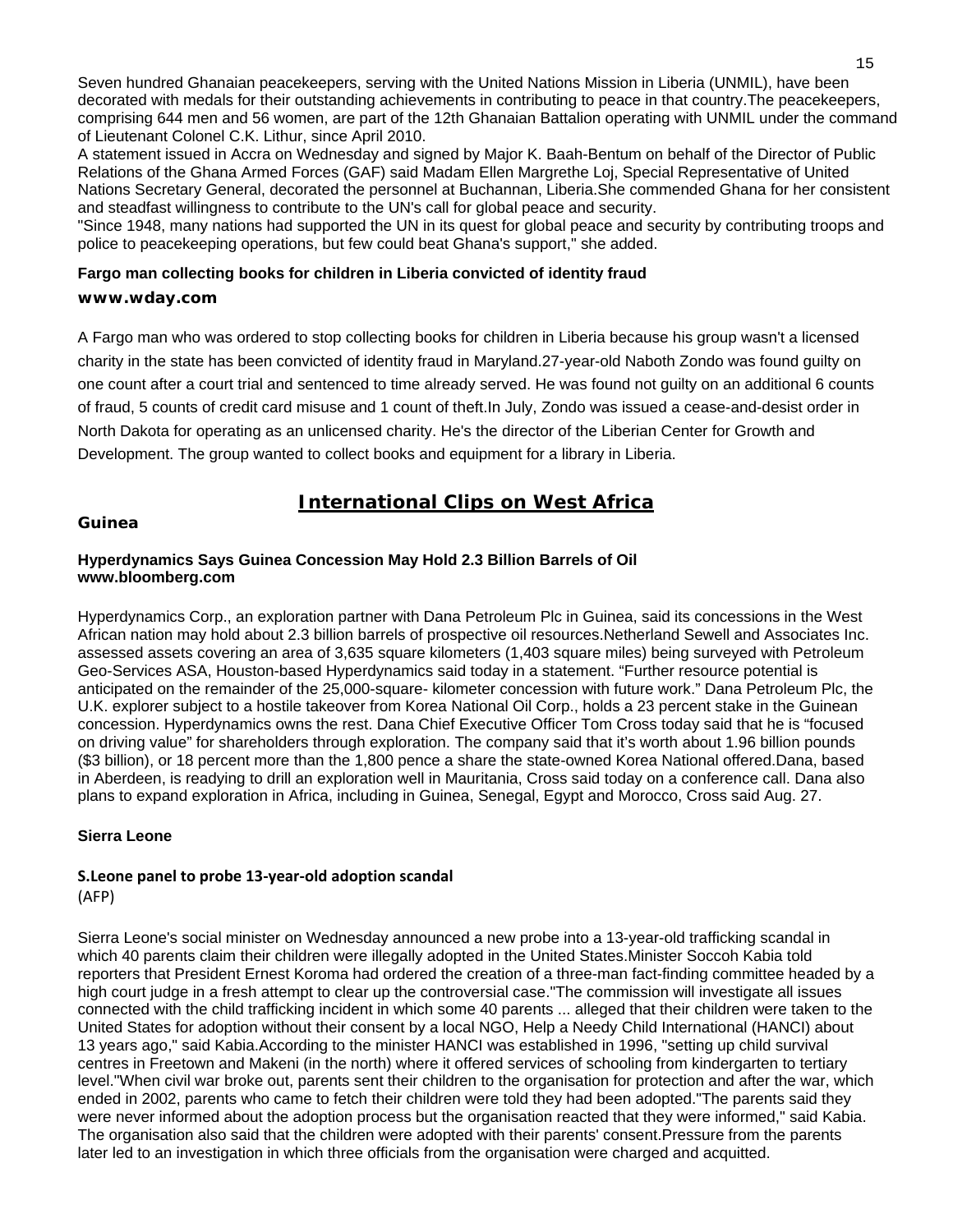#### **[Cote d'Ivoire Education Ministry says 52 pct citizens illiterate](http://tantaonews.com/?p=43646)**

Xinhua

Up to 51 percent of Cote d'Ivoire's citizens, mostly women, are illiterate, according to the West African country's Education Ministry.Monou Fally, head of the literacy campaign services in the Education Ministry, made the disclosure here on Wednesday at a ceremony to mark the 45th International Literacy Day.He called for the development of functional literacy campaign programs to help women improve themselves in building their country."Women play a central role in the social chain and we should therefore empower them so that they can be involved in human development," he said.Cote d'Ivoire's National Education Minister Gilbert Bleu Laine, on his part, said literacy is an important factor in developmental and that it is one of the best ways to fight against poverty."It is difficult for one to make progress in life without knowing how to read, write or calculate," the minister said. He declared that education for all is a priority for Cote d'Ivoire's government.

\*\*\*\*\*\*\*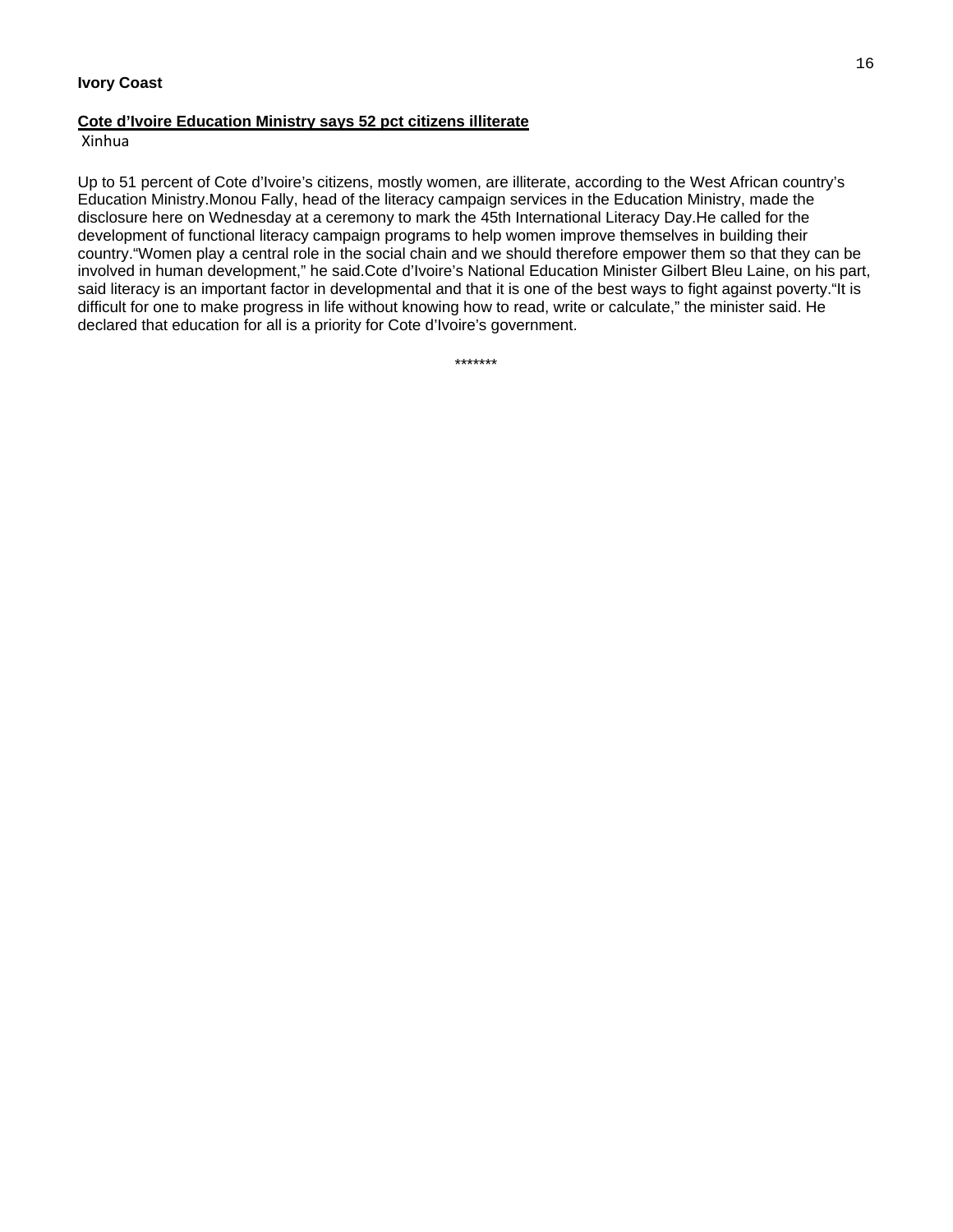### Bangkok Post Friday, 10 September 2010

### **Cash-strapped Khmer Rouge tribunal appeals for more funds**

Cambodia and the UN on Tuesday appealed to international donors for more money to fund the country's cashstrapped war crimes court as it prepares for its second trial of former Khmer Rouge leaders.



*This picture, released by the Extraordinary Chamber in the Courts of Cambodia (ECCC), shows the courtroom during the verdict reading in the trial of Khmer Rouge prison chief S-21, Kaing Guek Eavin July 2010.* 

Cambodia and the UN appealed to international donors for more money to fund the country's cash-strapped war crimes court as it prepares for its second trial of former Khmer Rouge leaders.

The appeal was made during a meeting in the capital Phnom Penh between the government, officials from the United Nations-backed court and representatives from 22 countries, officials said.

"We ask you to continue to give full support to the tribunal in its endeavour to bring justice to the victims of the Khmer Rouge, once and for all," deputy premier Sok An said, according to his speech later issued.

Originally budgeted at 56 million dollars over three years, the tribunal opened in 2006 after nearly a decade of wrangling between the UN and Cambodia but significantly raised its cost estimates last year to 170 million dollars.

The tribunal currently falls around 39 million dollars short of next year's 46.8 million dollar budget, on top of a 7.4 million dollar shortfall for this year as of June 30, according to court and government officials.

In its first trial, the court sentenced in July the former prison chief of the brutal Khmer Rouge regime, known as Duch, to 30 years in prison for war crimes and crimes against humanity.

Sok An said the court had made "good progress" in its work but warned that the second trial, which involves four more Khmer Rouge leaders, is "more complex and will test the will of the national and international community".

The joint trial of Khmer Rouge's Brother Number Two" Nuon Chea, former head of state Khieu Samphan, exforeign minister Ieng Sary and his wife Ieng Thirith, who was the minister of social affairs, is expected to start in 2011.

Donors, who include Japan, France, Australia, the US and the European Union, have hesitated to fund the Cambodian side of the court after allegations of political interference and a scandal in which local staff were allegedly forced to pay kickbacks for their jobs.

Up to two million people were executed or died of starvation, disease and overwork as the 1975-79 Khmer Rouge movement emptied cities and enslaved the population on collective farms in its bid to create a communist utopia.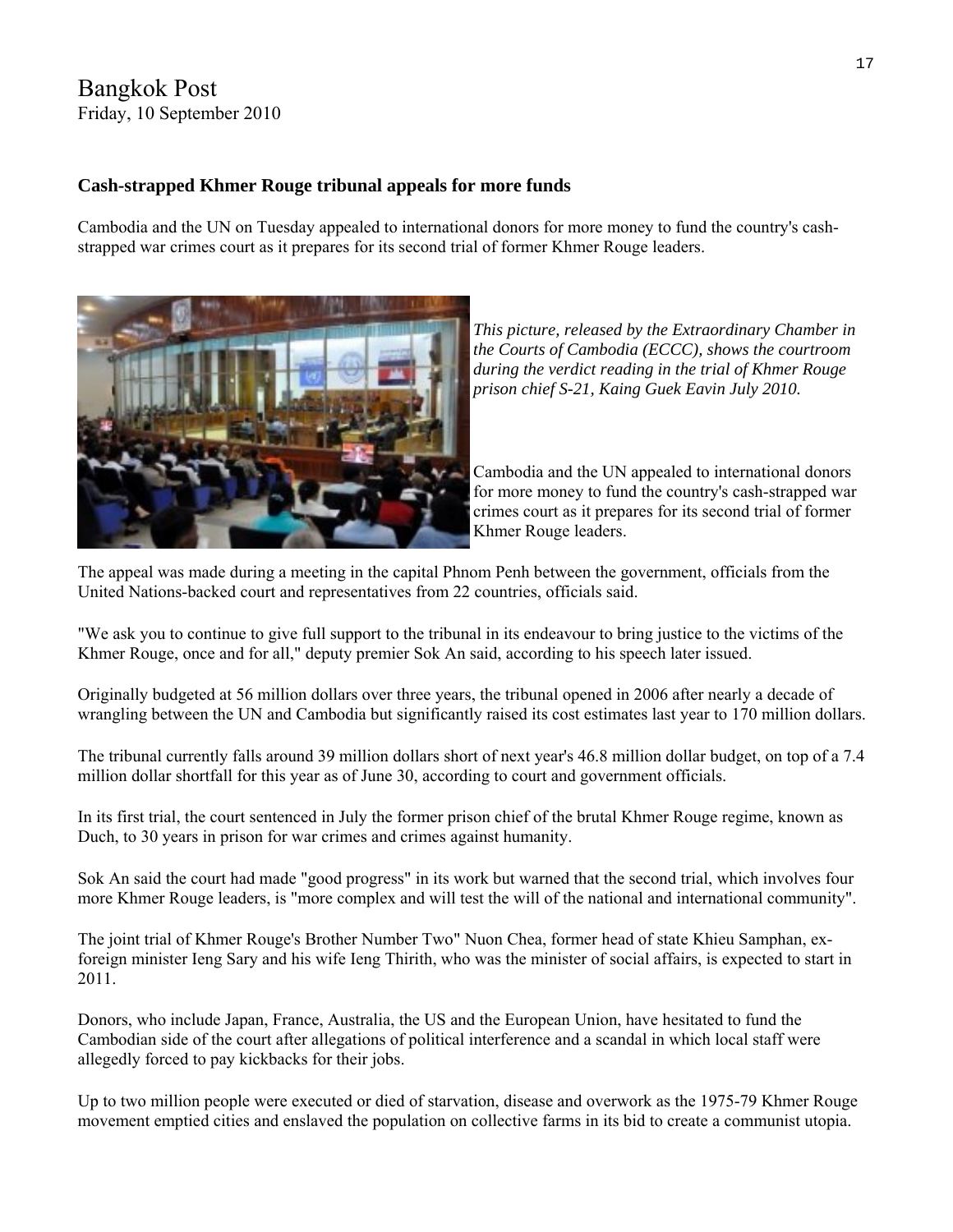# Guardian Friday, 10 September 2010

### **Carla Del Ponte investigated over illegal evidence**

Former war crimes prosecutor accused of allowing bullying and bribing of witnesses in trial of alleged Serbian warlord Vojislav Seselj



*Carla Del Ponte, the former chief prosecutor at the International Criminal Tribunal for the former Yugoslavia. Photograph: Laurent Gillieron/AP* 

Carla Del Ponte, the former [war crimes](http://www.guardian.co.uk/law/war-crimes) prosecutor who put Balkan warlords and political leaders behind

bars, is to be investigated over claims she allowed the use of bullying and bribing of witnesses, or tainted evidence.

Judges at the UN war crimes tribunal for the former Yugoslavia in The Hague today ordered an independent inquiry into the practices of Del Ponte and two prominent serving prosecutors, Hildegard Ürtz-Retzlaff and Daniel Saxon, after complaints from witnesses that they had been harassed, paid, mistreated and their evidence tampered with.

It is the first time in the tribunal's 17 years in operation that top prosecutors have faced potential contempt of court rulings.

During her eight years as chief prosecutor, Del Ponte, a determined Swiss investigator now serving as her country's ambassador to Argentina, was a combative and divisive figure. She left her post in 2007.

The allegations against her concern the working practices of her team of investigators in the ongoing prosecution for war crimes of the Serbian politician, Vojislav Seselj, a notorious warlord.

"Some of the witnesses had referred to pressure and intimidation to which they were subjected by investigators for the prosecution," said a statement from the judge in the Seselj case. "The prosecution allegedly obtained statements illegally, by threatening, intimidating and/or buying [witnesses] off."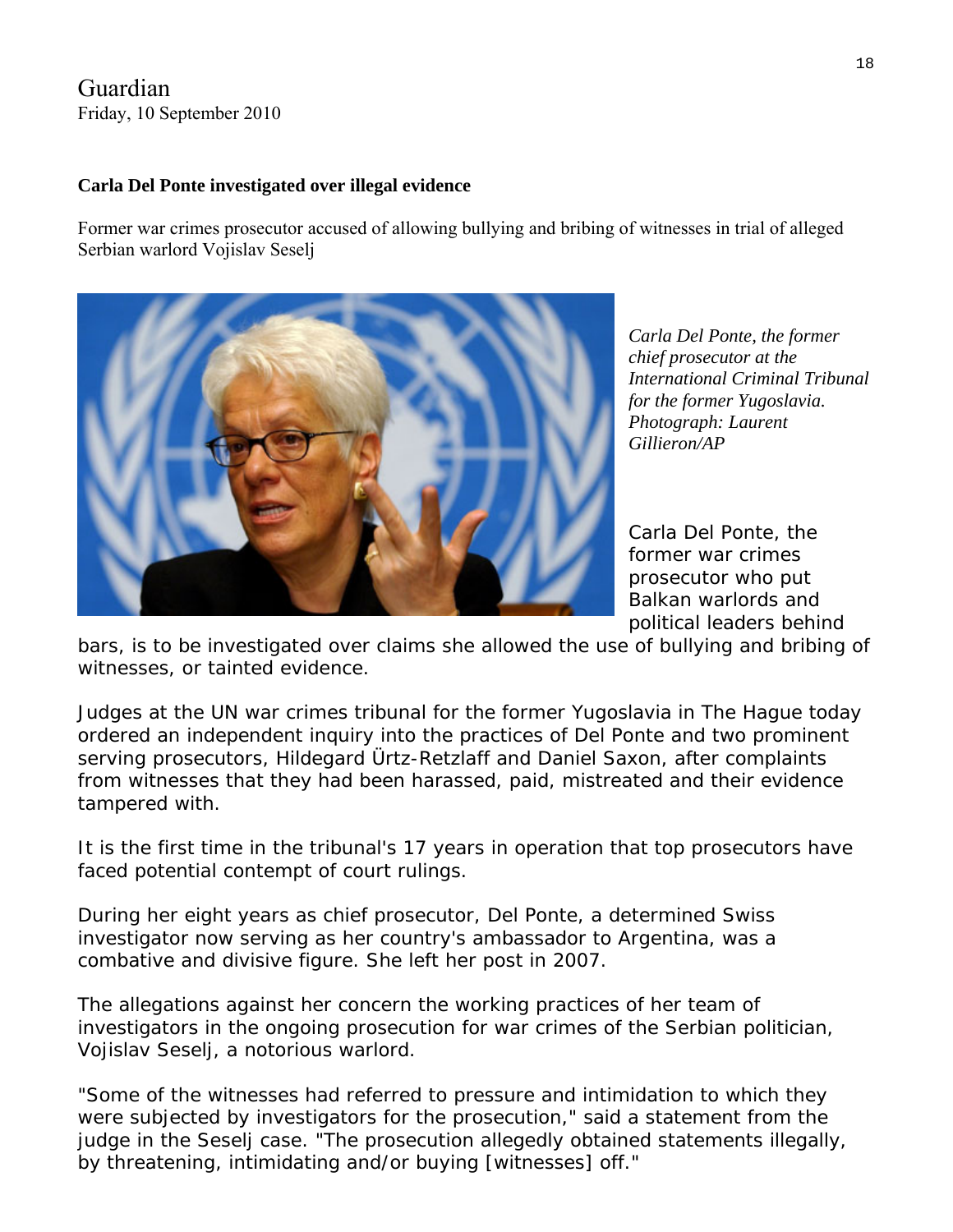One Serbian witness said he was offered a well-paid job in the US in return for testimony favourable to the prosecution.

"The statements mention sleep deprivation during interviews, psychological pressuring, an instance of blackmail (the investigators offered relocation in exchange for the testimony they hoped to obtain), threats (one, for example, about preparing an indictment against a witness if he refused to testify), or even illegal payments of money."

An independent investigator, expected to be a French magistrate, is to report on the allegations within six months. Prosecutors in The Hague rejected the allegations while promising to co-operate with the inquiry.

"We believe our staff have conducted their work in a professional way within the rules," said Frederick Swinnen, special adviser to Serge Brammertz of Belgium, who succeeded Del Ponte as chief prosecutor.

Seselj, who surrendered to the tribunal seven years ago, has been alleging prosecution dirty tricks for years. He is routinely disruptive in court, trading insults. He has already been sentenced to 15 months for contempt of court after revealing the names and addresses of protected witnesses.

Judge Jean-Claude Antonetti, who ordered the Del Ponte investigation and who is presiding over the Seselj trial, has himself come in for strong criticism for "bending over backwards" to accommodate the accused.

Antonetti said the tribunal was taking the allegations seriously and refused "to allow any doubt to fester concerning a possible violation of the rights of the accused and concerning the investigation techniques employed by certain members of the prosecution".

While tribunal experts believed the judge was conducting an exercise in political correctness, today's unprecedented decision was the second blow this month for prosecutors in major international war crimes trials.

In the trial, also in The Hague, of the former Liberian president, Charles Taylor, the prosecutor's decision to summon Naomi Campbell as a witness this month backfired badly when the supermodel failed to supply explicit evidence linking Taylor to "blood diamonds" and warmongering in Sierra Leone.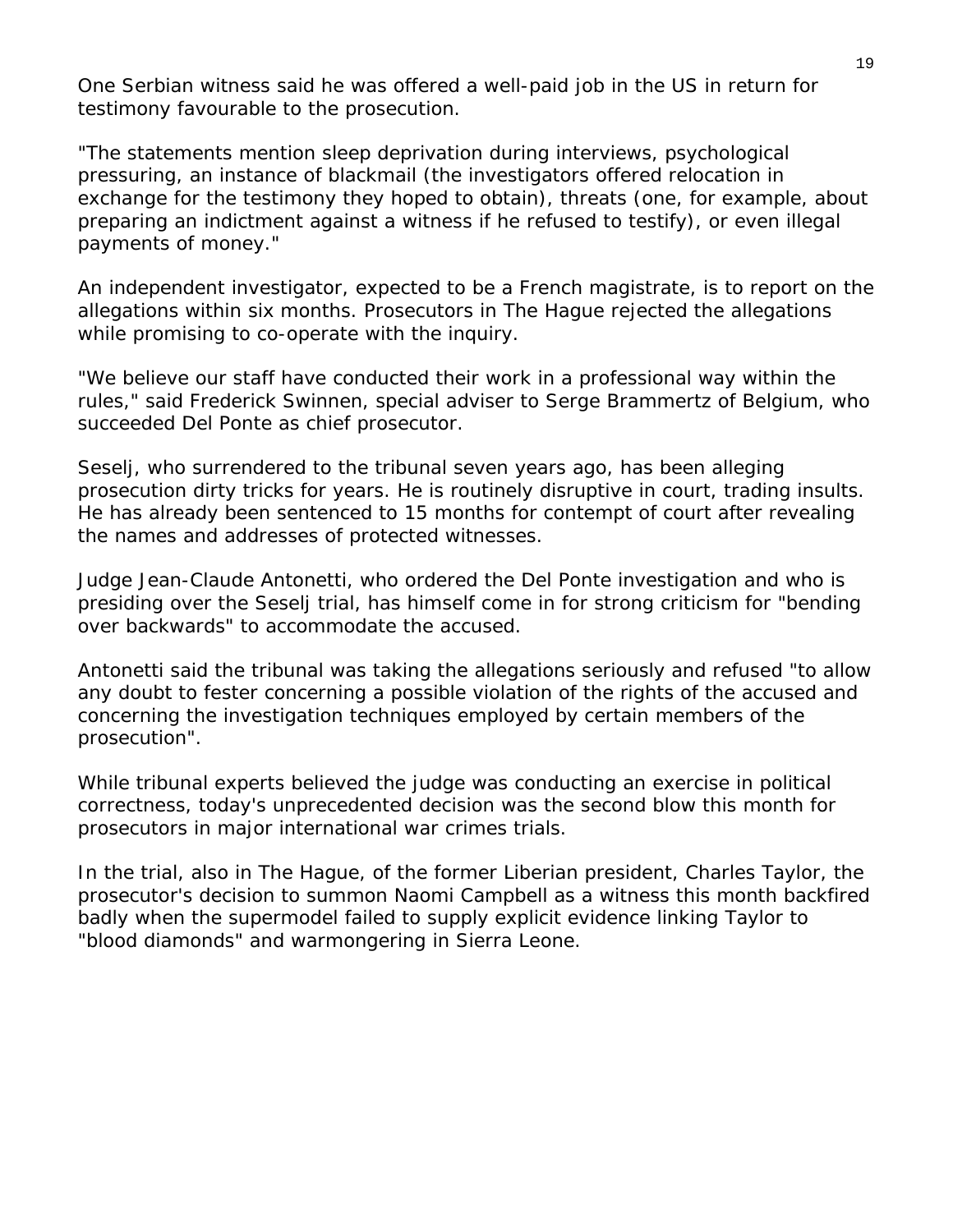# Guardian Friday, 10 September 2010

### **Caribbean court of justice: a model for international courts?**

Five-year-old CCJ has been praised for its process of selecting independent, high-quality judges



international courts. Photograph: The International Criminal Court in The Hague. The Caribbean Court of Justice has been held up as an model of how to choose judges for Robin Utrecht/EPA

A book by UCL professors [examining how judges are](http://www.guardian.co.uk/law/2010/sep/08/law-international-court-justice-legal)  [chosen for international courts](http://www.guardian.co.uk/law/2010/sep/08/law-international-court-justice-legal) has been getting a lot of attention recently. One of the authors has praised the process of selecting judges for the

[Caribbean court of justice](http://www.caribbeancourtofjustice.org/) (CCJ) – a supra-national court serving the Caribbean. Professor Kate Malleson names the CCJ's external selection body – called the Regional Judicial and Legal Services Commission (RJLSC) – as a model for identifying independent and high-quality judicial candidates.

Born of a fear of political interference, the commission is chaired by the CCJ's president and consists of legal and non-legal persons, as well as members of civil society from different Caribbean member states. The court's bid to be independent of governments is bolstered by the fact that it is wholly financed through a trust fund, from money raised on international markets.

Structurally, the CCJ is an interesting hybrid. It is both a final appellate court for criminal and civil cases and the tribunal that resolves treaty disputes between member states. As an appellate court, it replaces appeals to the judicial committee of the privy council. The privy council was previously the UK supreme court, hearing matters as the final appellate authority, and still hears appeals from British territories, dependencies and some Commonwealth countries.

Though most of the CCJ judges previously sat at a national level, at least one member of the panel is required to be an expert in international law. This has favoured legal academics, particularly those with experience working with the Caribbean community (Caricom) system. One judge is also required to be from the civil law tradition, reflecting the presence of civil law jurisdictions such as Suriname and Haiti.

Unlike the [international criminal court](http://www.guardian.co.uk/law/international-criminal-court) (ICC), the CCJ selection system does not include prescriptions to ensure gender balance or quotas for country representation. Judicial vacancies are advertised and suitably qualified candidates may apply.

As the two countries that have notoriously held off on submitting to the CCJ as a final court of appeal, [Trinidad and Tobago](http://www.guardian.co.uk/world/trinidad-and-tobago) and [Jamaica](http://www.guardian.co.uk/world/jamaica) each currently boast citizens on the CCJ's seven-member panel. In the five years since the inception of the CCJ, only one woman has been appointed to sit as a judge.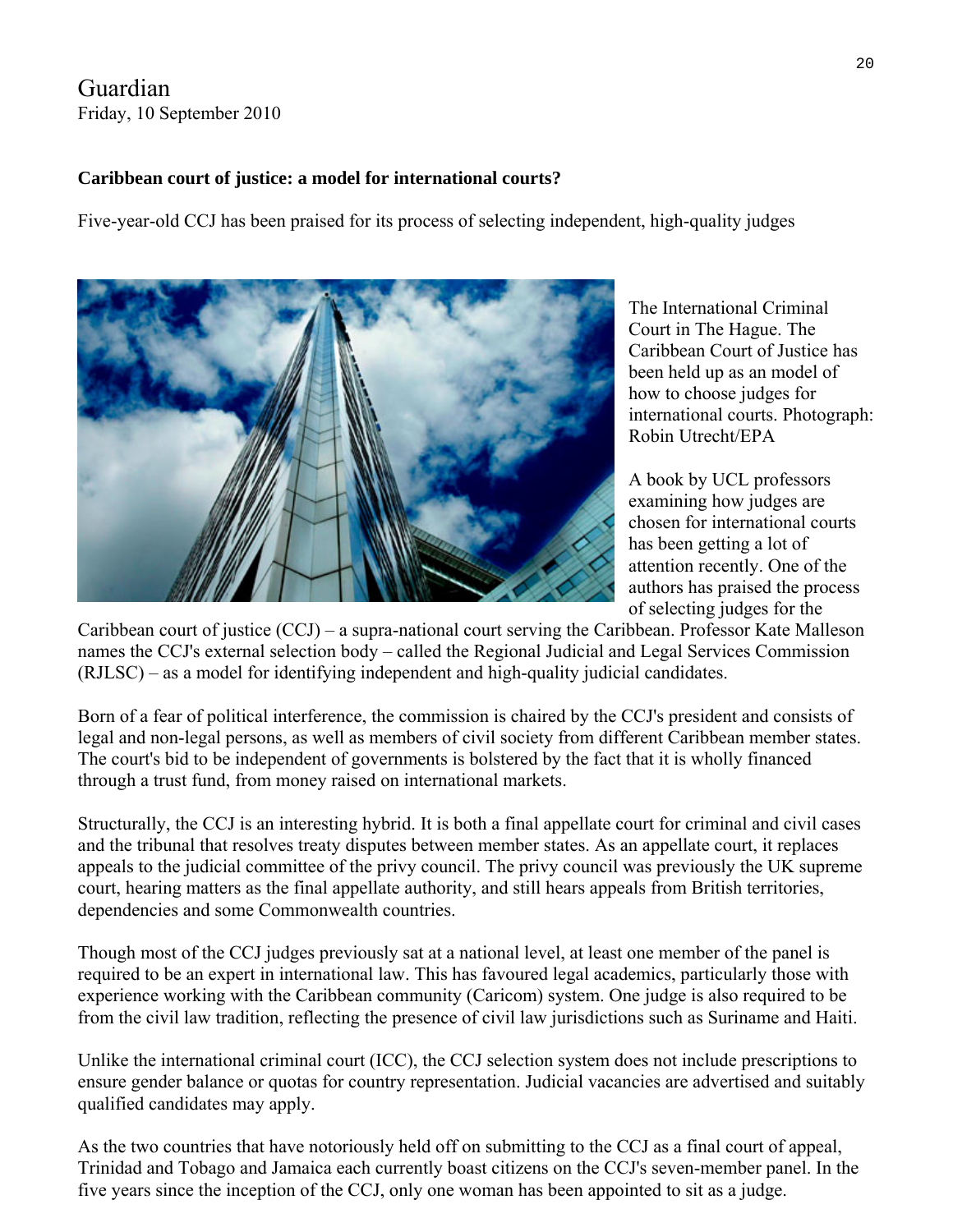Tracy Robinson, senior lecturer in the law faculty at the University of the West Indies at Cave Hill in Barbados, is not persuaded that this system ensures sufficient diversity: "In the absence of explicit provisions, I hope the under-representation of women on the court is directly addressed by the Service Commission [and] taken into account in the appointment of new judges". Early fears that the CCJ was set up by Caribbean governments to be the "hanging court", as the antidote to the privy council's supposed hostility towards the death penalty, has not materialised. In one of its first decisions, the court [upheld a](http://www.caribbeancourtofjustice.org/judgments/cv2_2005/judgment/5.%20Judgment%20-%20Hon.%20Justice%20Nelson.pdf)  [challenge to the death penalty](http://www.caribbeancourtofjustice.org/judgments/cv2_2005/judgment/5.%20Judgment%20-%20Hon.%20Justice%20Nelson.pdf), arguably in the liberal tradition of the privy council. Court watchers such as Robinson believe that the true test for the CCJ will come in civil liberties cases in areas other than the death penalty. It's in producing a range of these decisions, she argues, that the court is likely to establish itself as an authoritative voice in the region.

Maybe it's too early to judge the judges of the CCJ. The absence of Jamaica and Trinidad and Tobago has led to a paltry case load for a court that is hugely expensive to maintain. And without more robust public interest lawyering or arguing novel questions of law, the true mettle of the CCJ has not been tested. The jury is out on whether the court will be transformative in developing the jurisprudence of the region.

*Philip Dayle is a lawyer who has worked in human rights at the Inter American Commission on Human Rights in Washington DC and the International Commission of Jurists in Geneva, Switzerland*